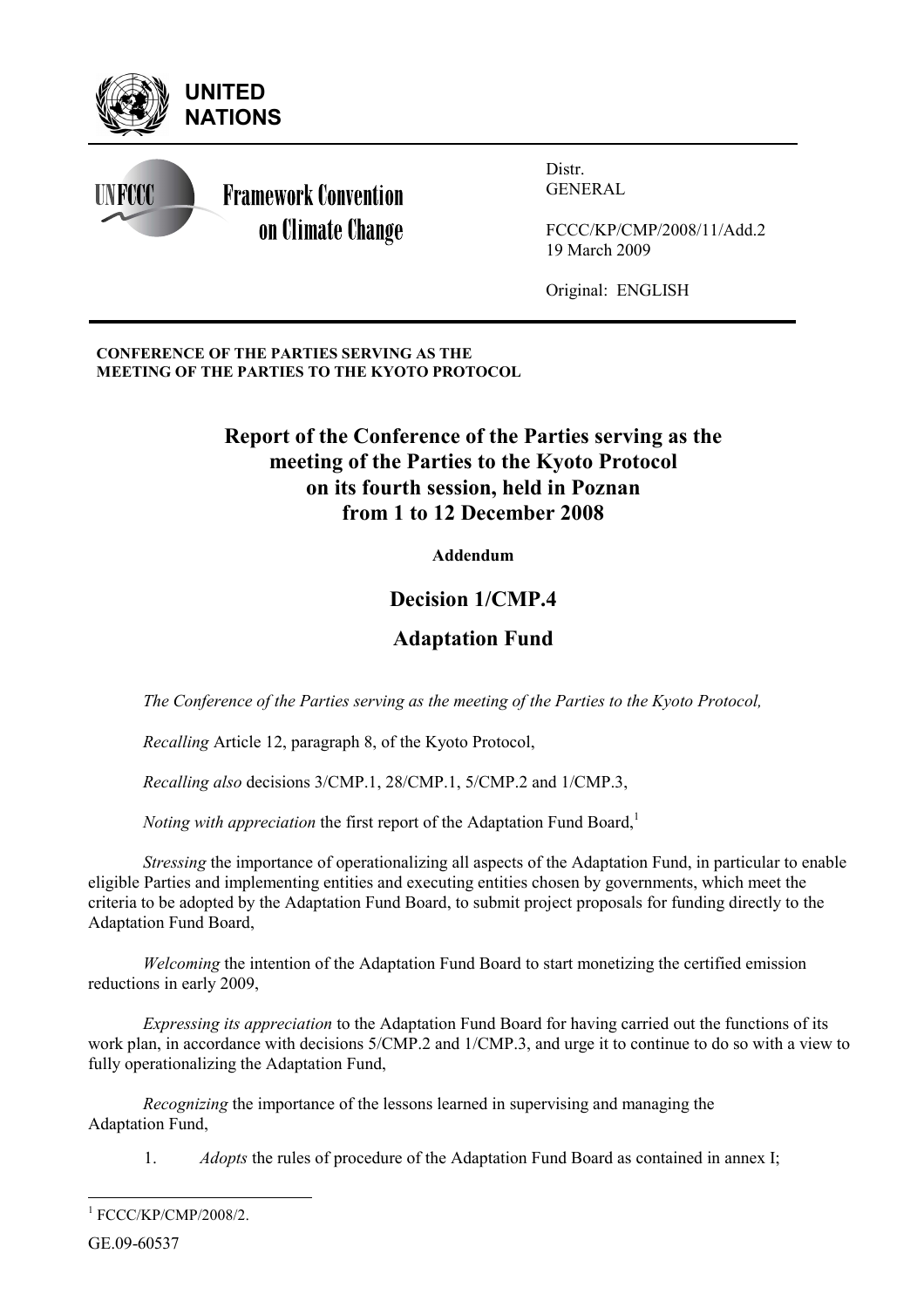2. *Encourages* the Adaptation Fund Board to keep its rules of procedure under review and, if necessary, make recommendations concerning any amendments aimed at enabling the Adaptation Fund Board to function in an efficient, cost-effective and transparent manner;

3. *Adopts* the memorandum of understanding between the Conference of the Parties serving as the meeting of the Parties to the Kyoto Protocol and the Council of the Global Environment Facility regarding secretariat services to the Adaptation Fund Board, on an interim basis, as contained in annex II;

4. *Adopts also* the terms and conditions of services to be provided by the International Bank for Reconstruction and Development (the World Bank), as trustee for the Adaptation Fund, on an interim basis, as contained in annex III;

5. *Requests* the Executive Secretary to inform the Council of the Global Environment Facility and the Board of Directors of the International Bank for Reconstruction and Development of the adoptions of the memorandum of understanding and the terms and conditions of services referred to in paragraphs 3 and 4 above;

6. *Adopts* the strategic priorities, policies and guidelines of the Adaptation Fund as contained in annex IV<sup>.</sup>

- 7. *Takes note* of the work carried out by the Adaptation Fund Board concerning:
- (a) The development of specific operational policies and guidelines as referred to in decision 1/CMP.3, paragraph 5 (b);
- (b) The development of the criteria to ensure that the executing entities have the capacity to implement the administrative and financial management guidelines of the Adaptation Fund as referred to in decision 1/CMP.3, paragraph 5 (c);
- (c) The initialization of the monetization of the certified emission reductions;
- (d) Legal arrangements to operationalize the Adaptation Fund, including the commissioning of a feasibility study to provide clarity as regards the question of legal status;

8. *Requests* the Adaptation Fund Board to accelerate the development, adoption and implementation, as a matter of priority, of the specific operational policies and guidelines referred to in paragraph 7 (a) above;

9. *Requests* the Adaptation Fund Board to accelerate the development, adoption and implementation, as a matter of priority, of the criteria referred to in decision 1/CMP.3, paragraph 30, with a view to starting the processing, including approval and disbursement of funds, of project proposals without delay, and to report back on progress made to the Conference of the Parties serving as the meeting of the Parties to the Kyoto Protocol at its fifth session;

10. *Requests* the Adaptation Fund Board to start processing proposals for funding projects, activities or programmes, as applicable, and to report back on progress made to the Conference of the Parties serving as the meeting of the Parties to the Kyoto Protocol at its fifth session;

11. *Decides* that the Adaptation Fund Board be conferred such legal capacity as necessary for the discharge of its functions with regard to direct access by eligible Parties and implementing and executing entities, in accordance with decision 1/CMP.3, paragraphs 29 and 30, in particular legal capacity to enter into contractual agreements and to receive project, activity and programme proposals directly and to process them in accordance with paragraph 7 (a) and (b) above, as appropriate, consistent with decisions 5/CMP.2 and 1/CMP.3;

12. *Decides also* that in the discharge of its functions the Adaptation Fund Board shall develop the criteria mentioned in decision 1/CMP.3, paragraph 30, in accordance with the principles and modalities listed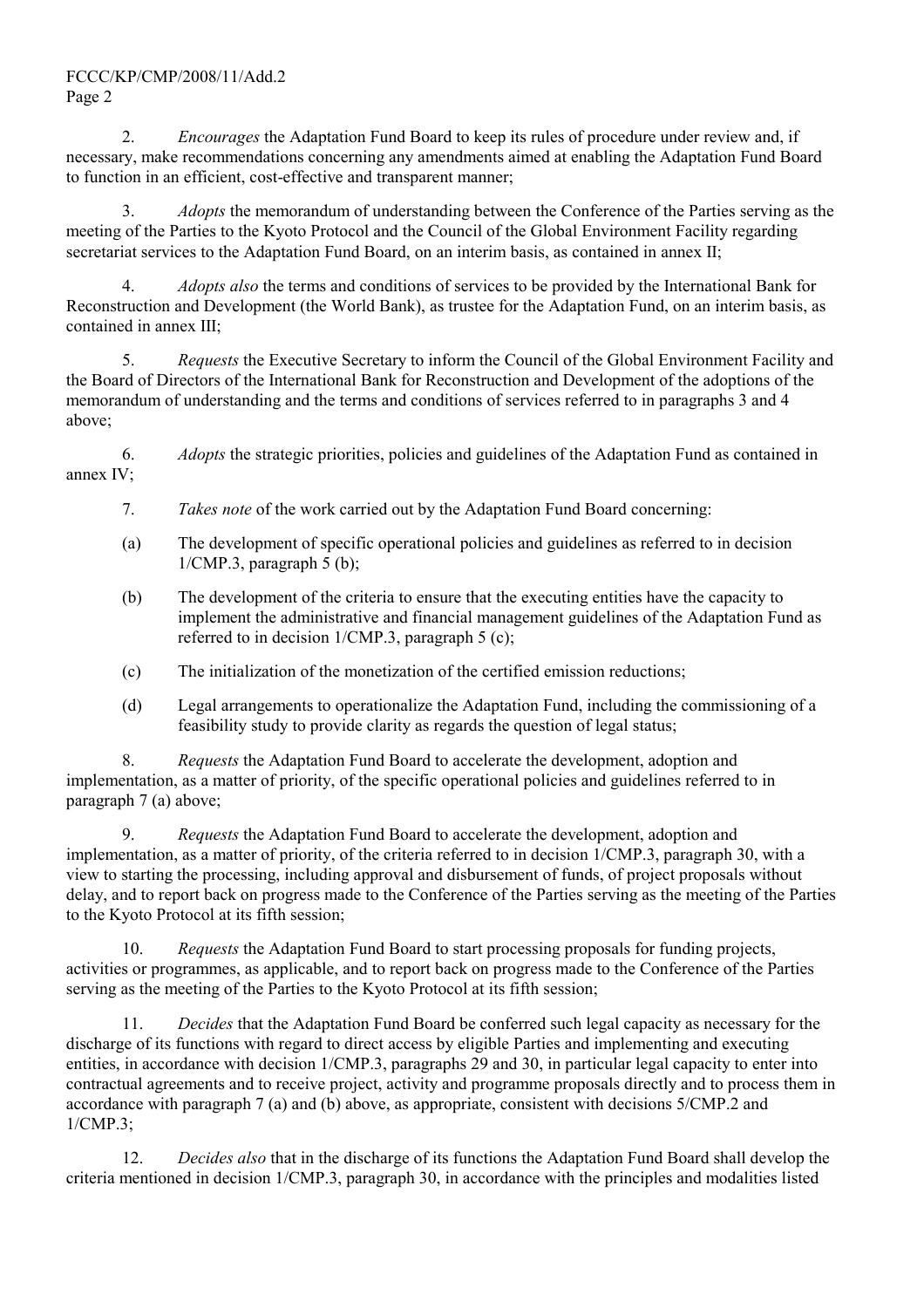in decision 5/CMP.2 and that eligible Parties and implementing and executing entities shall meet those criteria in order to access funding from the Adaptation Fund;

13. *Decides further* that the provisions contained in paragraph 11 above will be reviewed as part of the review envisaged in decision 1/CMP.3, paragraph 33, taking into account the feasibility study commissioned by the Adaptation Fund Board, with a view to taking a decision as may be appropriate;

14. *Requests* the Adaptation Fund Board to inform Parties of the operational policies, guidelines and procedures for application for funding for adaptation projects and programmes as soon as the Board has adopted them;

15. *Decides* that at the seventh session of the Conference of the Parties serving as the meeting of the Parties to the Kyoto Protocol, half of the members of the Adaptation Fund Board, and their alternate members from the same group, shall continue to serve in office for one additional and final year;

16. *Decides also* that terms as members do not count towards the terms as alternate members, and that terms as alternate members do not count towards the terms as members;

17. *Expresses its deep appreciation* to the Governments of Australia, Denmark, Finland, France, Japan, Norway, Sweden, Switzerland and the United Kingdom of Great Britain and Northern Ireland for their contributions to covering the administrative expenses for operating the Adaptation Fund in the interim phase;

18. *Expresses also its appreciation* to the United Nations Environment Programme for its contribution in support of the work of the Adaptation Fund Board;

19. *Urges* Parties to make contributions as a matter of urgency to the trust fund for the Adaptation Fund to cover the administrative expenses for operating the Adaptation Fund in the interim phase;

20. *Decides* that contributions from Parties shall be reimbursed, upon request, in accordance with a timetable to be determined by the Adaptation Fund Board, and subject to the availability of resources.<sup>2</sup>

l  $2$  FCCC/KP/CMP/2008/2, annex V.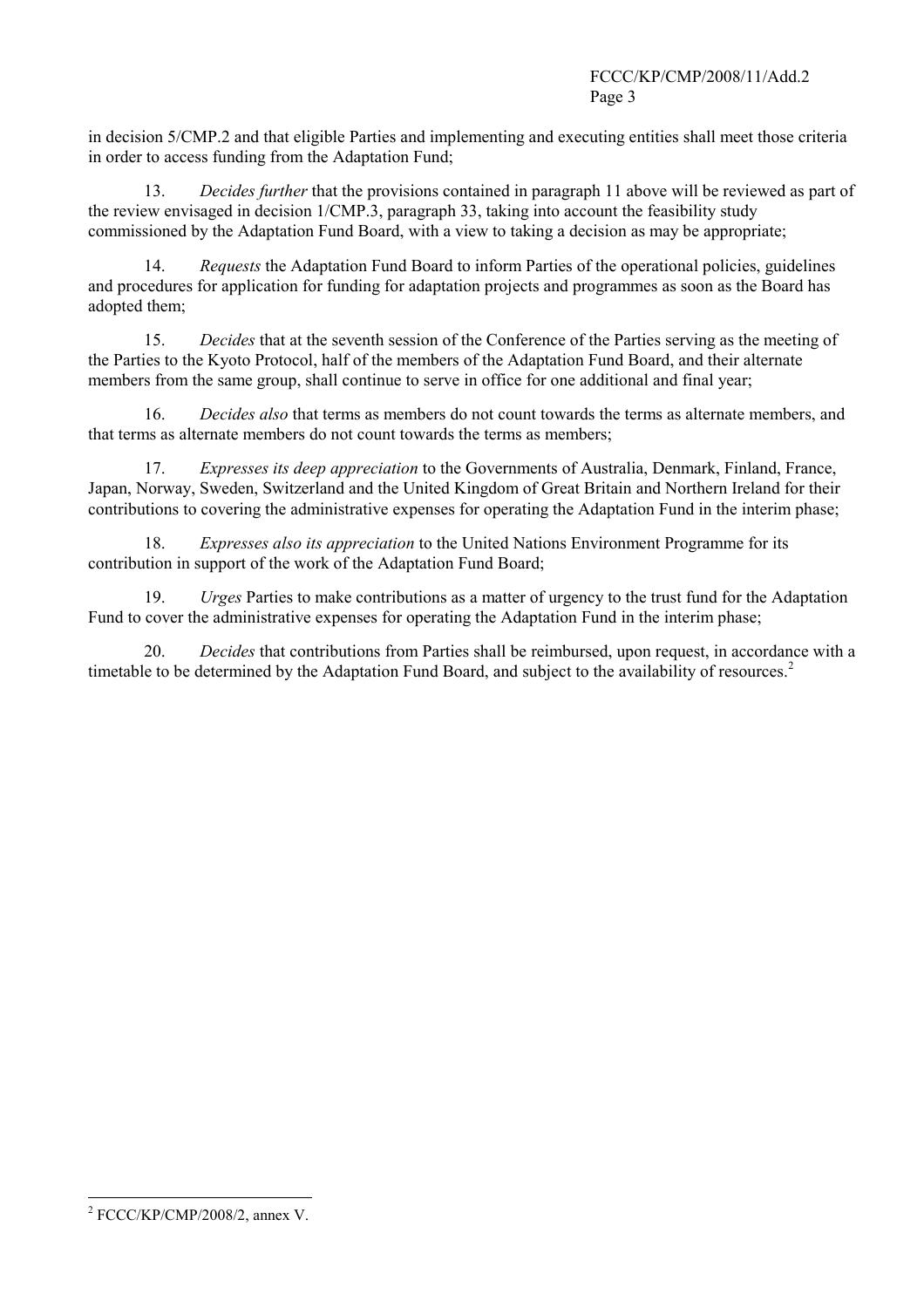## ANNEX I

## **Rules of procedure of the Adaptation Fund Board**

## **I. Scope**

1. These rules of procedure shall apply to the conduct of the business of the Adaptation Fund Board, in accordance with decision 1/CMP.3 of the third session of the Conference of the Parties serving as the meeting of the Parties to the Kyoto Protocol (CMP). These rules become effective on their adoption by the CMP.

## **II. Definitions**

2. For the purpose of these rules:

- (a)  $\frac{4}{5}$  "Fund" means the Adaptation Fund pursuant to decision 10/CP.7 of the seventh session of the Conference of the Parties;
- (b)  $\degree$  "Board" means the Adaptation Fund Board, established by decision 1/CMP.3 of the third session of the CMP as the operating entity of the Adaptation Fund with the mandate to supervise and manage the Adaptation Fund under the authority and guidance of the CMP;
- (c) "Member" means a representative elected by the CMP as a member of the Adaptation Fund Board, accorded the right to vote;
- (d) "Alternate" means a representative elected by the CMP as an alternate for each member;
- (e) "Meeting" means any meeting of the Adaptation Fund Board;
- (f) <sup>"</sup>Chair" means the Board member elected as Chair of the Adaptation Fund Board, according to paragraph 10 of these rules;
- (g) "Vice-Chair" means the Board member elected as Vice-Chair of the Adaptation Fund Board, according to paragraph 10 of these rules;
- (h) "Secretariat" is a body appointed by the CMP to provide secretariat services to the Board and to the Fund, consistent with decision 1/CMP.3, paragraphs 3, 18, 19 and 31;
- (i) <sup>"T</sup>rustee" means the trustee for the Adaptation Fund:
- $(i)$  "Implementing entities" means the organizations that have been identified ex ante by the Board as meeting the criteria adopted by the Board, in accordance with decision 1/CMP.3, paragraph 5 (c), to access funding to implement concrete adaptation projects and programmes supported by the Fund;
- $(k)$  <sup>"</sup>Executing entities" are organizations that meet the criteria set by the Board to access funding to implement concrete adaptation projects and programmes supported by the Fund, subject to such audit mechanisms and due diligence criteria as established by the Board;
- (1) <sup>"</sup>UNFCCC" means the United Nations Framework Convention on Climate Change;
- (m) "Protocol" means the Kyoto Protocol to the United Nations Framework Convention on Climate Change;
- (n) "Parties" means Parties to the Kyoto Protocol;
- (o) <sup>"Annex</sup> I Parties" means Parties included in Annex I to the Convention, as may be amended, or Parties which have made a notification under Article 4, paragraph 2(g), of the Convention;
- (p) <sup>"</sup>Non-Annex I Parties" means Parties not included in Annex I to the Convention;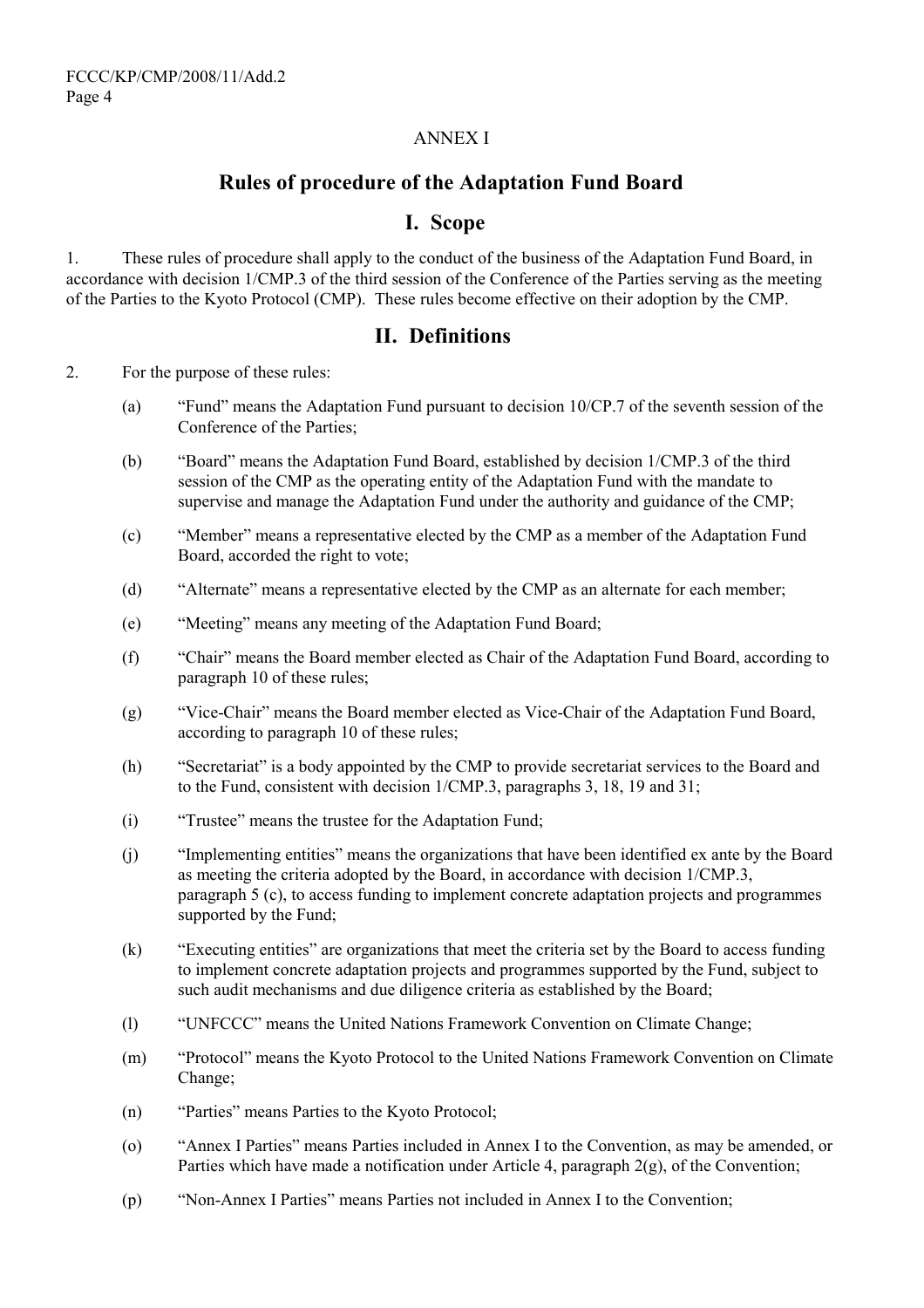- $(q)$  "Secretary" means the person in charge of providing support services and logistics to the Adaptation Fund Board meetings;
- $(r)$  "Head of secretariat" means the head of the entity responsible for rendering secretariat services to the Adaptation Fund Board.

## **III. Board**

3. The Board shall comprise 16 members representing Parties, formally elected at a session of the CMP on the Adaptation Fund as follows:

- (a) Two representatives from each of the five United Nations regional groups;
- (b) One representative of the small island developing States;
- (c) One representative of the least developed country Parties;
- (d) Two other representatives from Annex I Parties;
- (e) Two other representatives from non-Annex I Parties.

4. The election of each member is to be accompanied by the election of an alternate following the same principles as set out in paragraph 3 above.

5. The member and alternate shall each serve for a term of two calendar years and shall be eligible to serve a maximum of two consecutive terms.

6. In the absence of a member, or when requested by a member in writing, his or her alternate will act for the member, including by voting in the member's stead.

7. If a member or an alternate resigns or is otherwise unable to complete the assigned term of office or to perform the functions of that office, a new member or alternate shall be elected in accordance with decision 1/CMP.3, paragraph 8.

8. Notwithstanding paragraph 7, if a member or an alternate resigns or is otherwise unable to complete the assigned term of office or to perform the functions of that office, the Adaptation Fund Board may decide, bearing in mind the proximity of the next session of the CMP, to appoint another member, or an alternate member, from the same constituency to replace the said member for the remainder of that member's mandate. The Adaptation Fund Board shall request the relevant constituency to nominate the new member, or the new alternate.

9. Except as may be expressly provided otherwise in these rules, any reference in these rules to a member shall be deemed to include his or her alternate, when such alternate acts for such member.

## **IV. Officers**

10. The Board shall elect the Chair and Vice-Chair from among its members, with one being from an Annex I Party and the other being from a non-Annex I Party. The term of office of the Chair and Vice-Chair shall be one calendar year. The office of Chair and Vice-Chair shall alternate annually between a member from an Annex I Party and a member from a non-Annex I Party.

11. If the Chair is temporarily unable to fulfil the obligations of the office, the Vice-Chair shall in the interim assume the obligations and authorities of the Chair. In the absence of the Chair and the Vice-Chair at a particular meeting, any other member designated by the Board shall temporarily serve as the Chair of that meeting.

12. If the Chair or Vice-Chair is unable to complete the term of office, the Board shall elect a replacement to complete the term of office.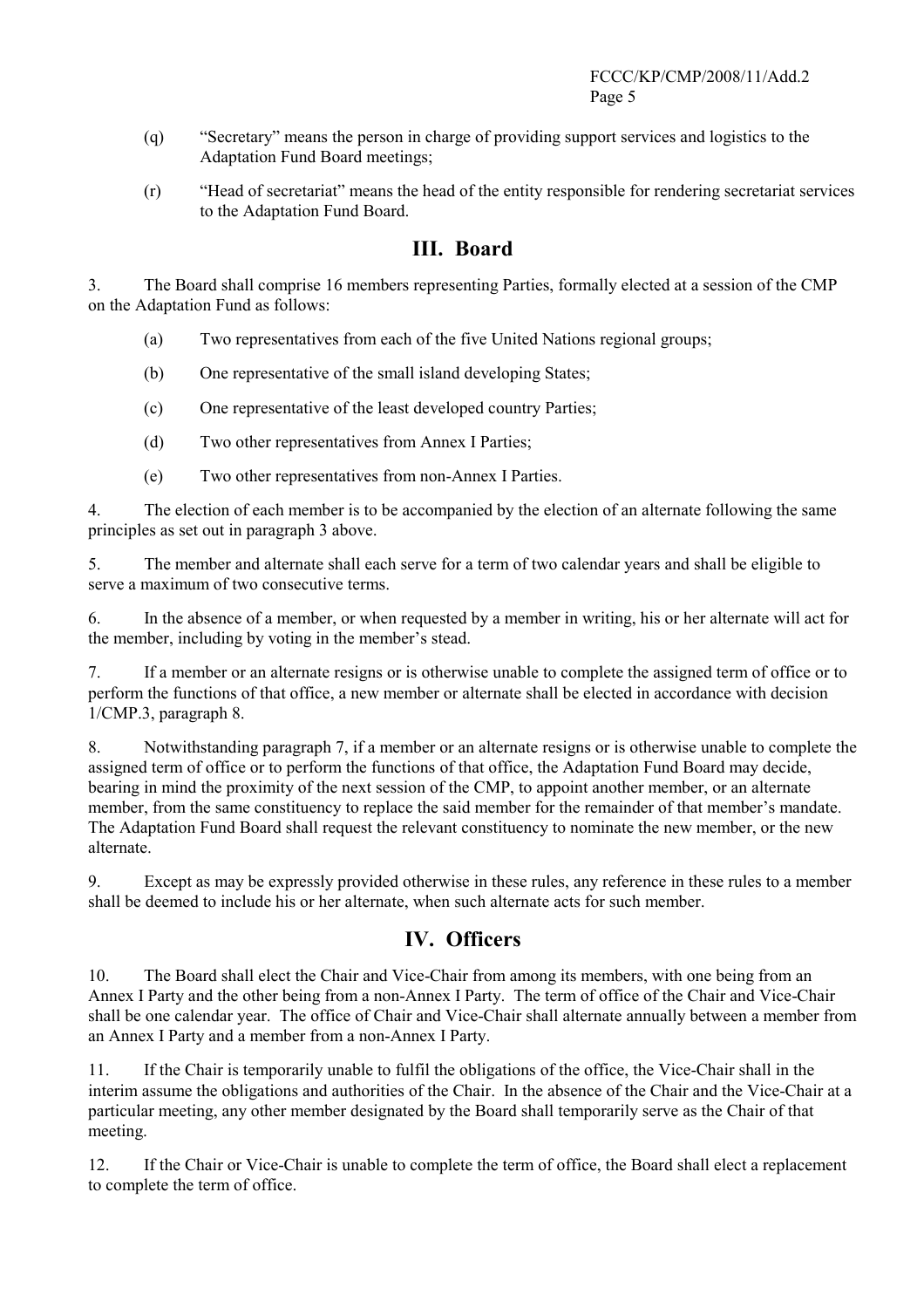#### FCCC/KP/CMP/2008/11/Add.2 Page 6

13. The Chair shall, inter alia, declare the opening and closing of the meeting, ensure the observance of these rules, accord the right to speak, put questions to the vote and announce decisions. The Chair shall rule on points of order and, subject to these rules, shall have complete control of the proceedings and over the maintenance of order, including adjournment or suspension.

14. The Chair shall propose to the Board chairs and vice-chairs from among the members and alternates for specific working groups and committees, as necessary.

15. The Chair, or any member designated by the Chair, shall report to the CMP on behalf of the Board.

16. The Chair shall advocate and seek support for the Fund and the work of the Board. The Chair shall represent the Board at external meetings and shall report back to the Board on those meetings.

## **V. Secretariat**

17. The secretariat, being a dedicated team of officials to render secretariat services to the Adaptation Fund Board, shall:

- (a) Make the necessary arrangements for the meetings of the Board, including ensuring that announcements of the meetings are posted on the Adaptation Fund and UNFCCC websites, issuing invitations, preparing meeting documents and the final report, which will include decisions of the meeting, and shall post all documents on the website of the Adaptation Fund;
- (b) Designate a member of the dedicated team of officials to serve as Secretary of the Adaptation Fund Board meetings to provide support services and logistics;
- (c) Keep meeting records and arrange for the custody and preservation of documents of the meetings in the archives of the entity designated as the secretariat to the Adaptation Fund Board;
- (d) Generally perform all other functions that the Board may request.

## **VI. Meetings**

18. The Board shall meet at least twice every year or as frequently as necessary to enable it to discharge its responsibilities. The meetings of the Board shall take place in the country of the seat of the UNFCCC secretariat, except when meeting in conjunction with sessions of the CMP or with the sessions of subsidiary bodies under the UNFCCC, in which case the Board meeting may take place in the country or at the venue of the relevant UNFCCC meeting.

19. Unless the Board decides otherwise in accordance with paragraph 20, meetings shall be open to members, alternates and observers as referred to in paragraphs 31–32. Observers shall inform the secretariat of the composition of their delegation four weeks prior to the first day of any scheduled meeting.

20. The Board may declare any of its meetings, or segments thereof, closed; these shall then be open to members, alternates and the representatives of the secretariat and the trustee. The Board may invite any of the representatives referred to in paragraphs  $31-32$  to attend such meetings.

21. At each meeting, the Board shall set the date and duration for the next meeting.

22. The secretariat shall notify all members, alternates and observers of the dates and venue of the meetings and circulate a formal invitation and provisional agenda for any meeting at least six weeks before the first day of the meeting.

23. A simple majority of the members of the Board must be present at a meeting to constitute a quorum. A quorum shall be verified by the Chair at the beginning of the meeting and at the time of the adoption of the decision.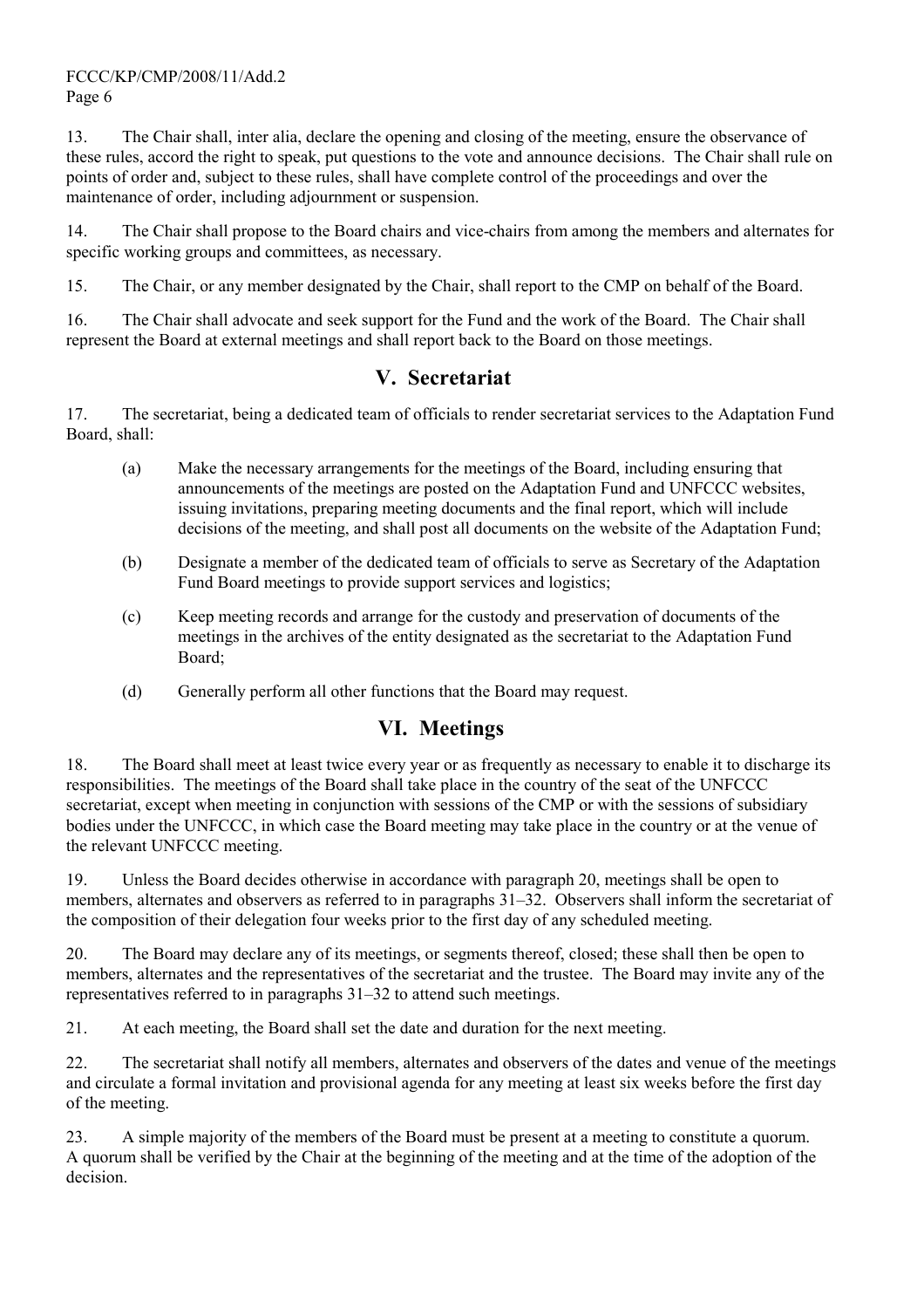24. Before the end of each meeting, the Chair shall present a draft report of the meeting, containing draft conclusions and decisions of the meeting, for consideration and approval by the Board. The Chair shall ascertain the existence of a quorum before adopting the draft report of the meeting on the understanding that the Chair will finalize the text, taking into account the amendments proposed during the meeting.

25. Any written records of the Board or recordings of proceedings shall be kept by the secretariat on behalf of the Board in accordance with paragraph 17 (c) and applicable rules and regulations. The secretariat shall make available to any Board member or alternate, at his or her request, copies of any records or recordings kept by the secretariat on behalf of the Board.

# **VII. Confidentiality and conflict of interest**

26. Information obtained from Adaptation Fund project participants marked as proprietary and/or confidential shall not be disclosed without the written consent of the provider of the information, except as required by national law.

27. Members and alternates have a duty not to disclose such confidential and/or proprietary information, unless required by applicable national law. This duty remains an obligation after the member's term expires.

28. Each member and alternate member shall take, and agree to respect, a written oath of service before assuming his or her service. The oath of service shall be witnessed by the Chair of the Adaptation Fund Board, and in the case of the Chair, by the Vice Chair of the Adaptation Fund Board. It shall read as follows:

ìI solemnly declare that I will perform my duties and exercise my authority as member or alternate of the Adaptation Fund Board honourably, faithfully, impartially and conscientiously.

ìI further solemnly declare that, subject to my responsibilities within the Adaptation Fund Board, I shall not disclose, even after the termination of my functions, any information marked confidential coming to my knowledge by reason of my duties in the Adaptation Fund Board.

ìI shall disclose immediately to the Adaptation Fund Board any interest in any matter under discussion before the Adaptation Fund Board which may constitute a conflict of interest or which might be incompatible with the requirements of independence and impartiality expected of a member or alternate of the Adaptation Fund Board and I shall refrain from participating in the work of the Adaptation Fund Board in relation to such matter."

29. At each meeting, members and alternates must declare any conflicts of interest they may have in relation to any items on the agenda.

30. Members and alternates shall be bound by the rules of procedure of the Adaptation Fund Board, and shall recuse themselves from all related deliberations and decision-making should any personal and/or financial interest arise in any aspect of a project activity or a body representing a project for approval to the Board. Members and alternates have an obligation to promptly disclose any such situation.

## **VIII. Observers**

31. Except where otherwise decided by the Board, meetings shall be open for attendance, as observers, to representatives of UNFCCC Parties, the UNFCCC secretariat and UNFCCC accredited observers. Such observers may attend without the right to vote.

32. The secretariat shall, upon the request of the Board, notify any individual or entity, whether national or international, governmental or non-governmental, qualified in a field related to the work of the Fund, of any meeting so that it may be represented by an observer.

33. Observers may, upon the invitation of the Chair and if there is no objection from any of the members present, participate without the right to vote in the proceedings of any meeting in matters of direct concern to the body or agency, which they represent.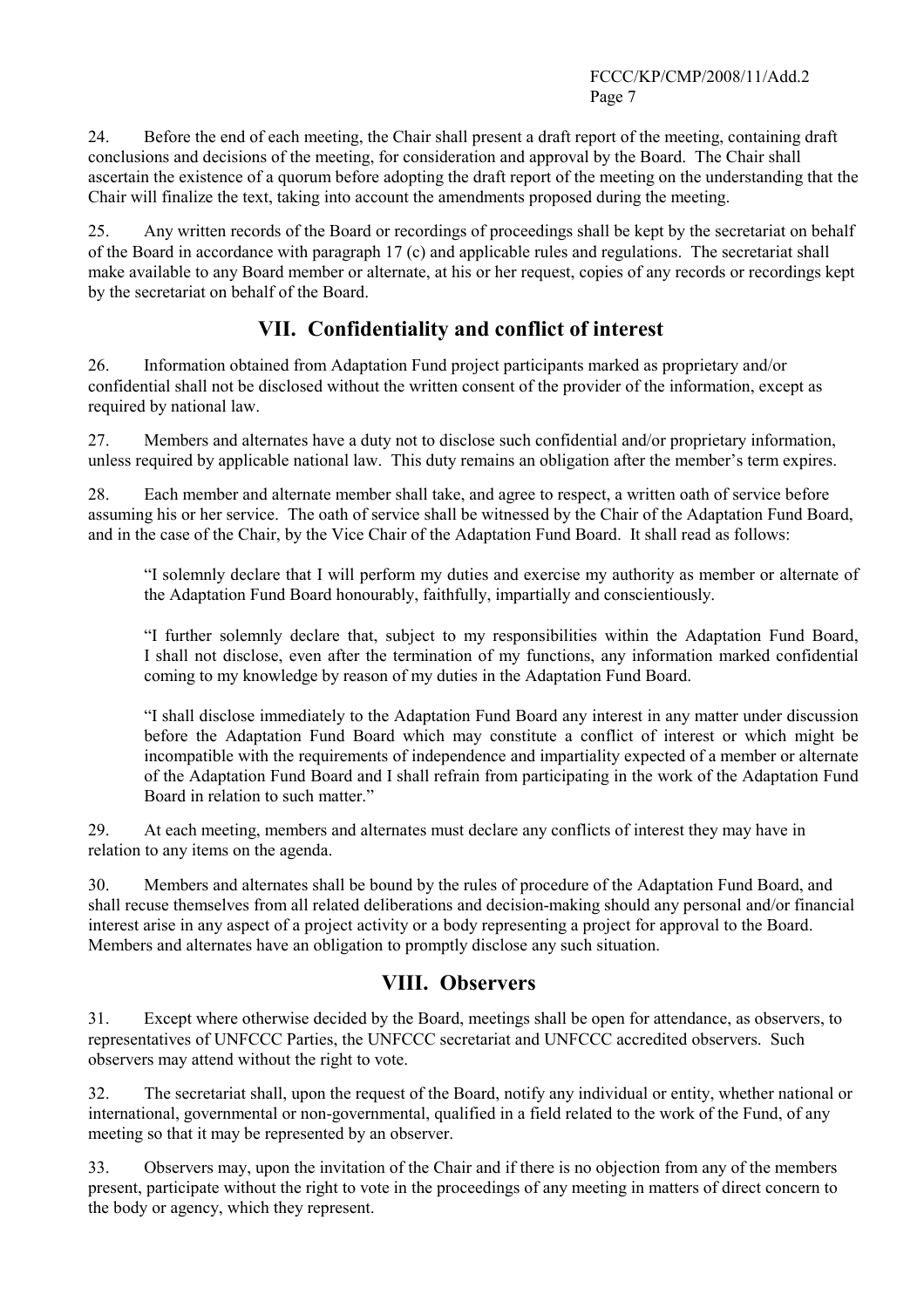34. Observers may, upon invitation of the Chair and if there is no objection from the members present, make presentations relating to matters under consideration by the Board.

# **IX. Procedures for public communication**

35. The secretariat shall acknowledge receipt of unsolicited communications addressed to the Chair and make them available to the Chair and the Board via e-mail or fax. The Chair, with the support of the secretary of the Board, shall initiate action, including consultation with the Board, as needed, and answer unsolicited communications on behalf of the Board, as appropriate.

36. Unsolicited communications may be taken into consideration at the Board's next meeting if received before the document submission deadline (four weeks prior to the meeting). Any unsolicited communication received after this deadline would normally be considered at a subsequent meeting. At the discretion of the Chair, a communication may be brought forward to the Board.

37. If a member or alternate of the Board, in that capacity, receives an unsolicited communication, he or she shall forward it to the secretariat, copying the sender of the unsolicited communication, for processing as per the above. The same shall apply for submissions received by members of panels, committees or working groups.

# **X. Agenda**

38. The Chair, assisted by the secretariat, shall draft the provisional agenda for each regular meeting. The secretariat shall indicate the administrative and financial implications of all substantive agenda items submitted to the meeting. The provisional agenda, together with the notice of the meeting and other relevant documents, shall be transmitted to all those invited to the meeting in accordance with paragraphs 22 and 43 of these rules.

39. The Board shall, at the beginning of each meeting, adopt the agenda for the meeting.

40. Any item on the agenda of any meeting, consideration of which has not been completed at the meeting, shall automatically be included in the agenda of the next meeting unless otherwise decided by the Board.

# **XI. Travel**

41. As soon as the Trust Fund for the Adaptation Fund is established, eligible members and alternates of the Board shall have their full costs of travel and daily subsistence allowance (DSA), including full transit costs, at the standard United Nations DSA rate, provided under the budget of the Board and secretariat.

42. As soon as the Trust Fund for the Adaptation Fund is established, travel for Board members and alternates shall be arranged according to United Nations rules.

# **XII. Transmittal of documents**

43. The secretariat shall transmit the documentation related to items on the provisional agenda to all those invited to the meeting at least four weeks before the first day of the meeting scheduled. In exceptional circumstances, the Chair may instruct the secretariat to transmit a document after the deadline.

# **XIII. Decision-making and voting**

44. Decisions of the Board shall be taken by consensus whenever possible.

45. If all efforts to reach a consensus have been exhausted and no agreement has been reached, decisions shall be taken by a two-thirds majority of the members present at the meeting on the basis of one member, one vote.

46. An alternate may cast a vote only if acting for the member in accordance with paragraph 6.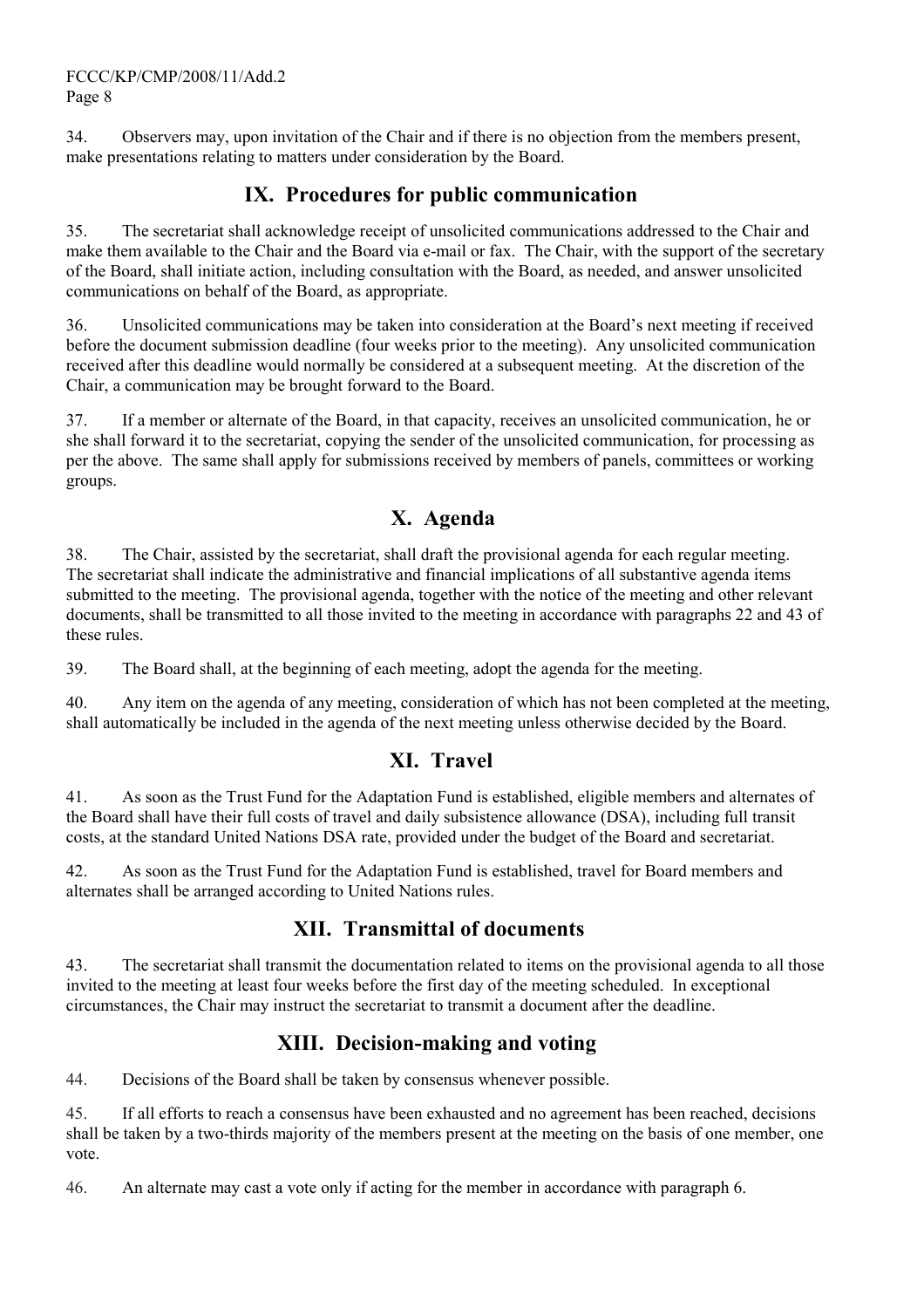47. The Chair shall ascertain whether consensus has been reached. The Chair shall declare that a consensus does not exist if there is a stated objection to the proposed decision under consideration by a member or alternate acting for a member.

48. After ascertaining the existence of a quorum, the Chair shall announce the start of voting, after which no one shall be permitted to intervene until the results of the vote have been announced, unless an issue is raised in connection with the process of voting.

49. Voting shall be by roll-call, which shall be taken in alphabetical order of the names of the members, beginning with the member whose name is drawn by lot by the Chair.

50. The name of each member shall be called in all roll-calls, and he or she shall indicate the vote ( $i$  yes' or  $i$ no') or abstention.

51. Votes cast by each member participating in a roll-call shall be recorded in the report of the meeting.

# **XIV. Termination of Board membership**

52. The Board may propose to the CMP the termination of the membership of any member or alternate for cause including, inter alia, breach of the conflict of interest provision, breach of the confidentiality provisions, or failure to attend two consecutive meetings of the Board without proper justification.

53. The Board shall recommend to the CMP the termination of the membership of a member or an alternate only after the member or alternate has been given the opportunity of a hearing by the Board in a meeting.

54. Any motion calling for the termination of the membership of a member or alternate shall be decided in accordance with the voting rules in section XIII above. When the motion concerns the termination of the office of a Chair, the Vice-Chair shall act as Chair until the voting has been conducted and its result announced.

## **XV. Committees and working groups**

55. The Board may establish committees, panels and working groups, if required, to provide, inter alia, expert advice, to assist the Adaptation Fund Board in the performance of its functions.

## **XVI. Intersessional decisions**

56. Decisions without meetings may occur on an extraordinary basis when, in the judgement of the Chair and the Vice-Chair, a decision must be taken by the Board that should not be postponed until the next meeting of the Board. The secretariat, with the approval of the Chair, shall transmit to each member and alternate a proposed decision with an invitation to approve the decision on a no-objection basis.

57. Each memberís comments on the proposed decision shall be sent to the secretariat during such period as the secretariat may prescribe, provided that such period is no less than two weeks.

58. At the expiration of the period prescribed for comments, the decision shall be approved unless there is an objection. If a proposed decision has financial implications, approval of the decision will require replies from at least two-thirds of the members. If there is an objection raised by any member to any proposed decision that cannot be resolved, the Chair shall include consideration of the proposed decision as an item on the agenda for the next meeting.

59. Any intersessional decision shall be deemed to have been taken at the headquarters of the UNFCCC secretariat. The secretariat shall inform members and alternates about the decision and post all intersessional decisions on the Adaptation Fund website.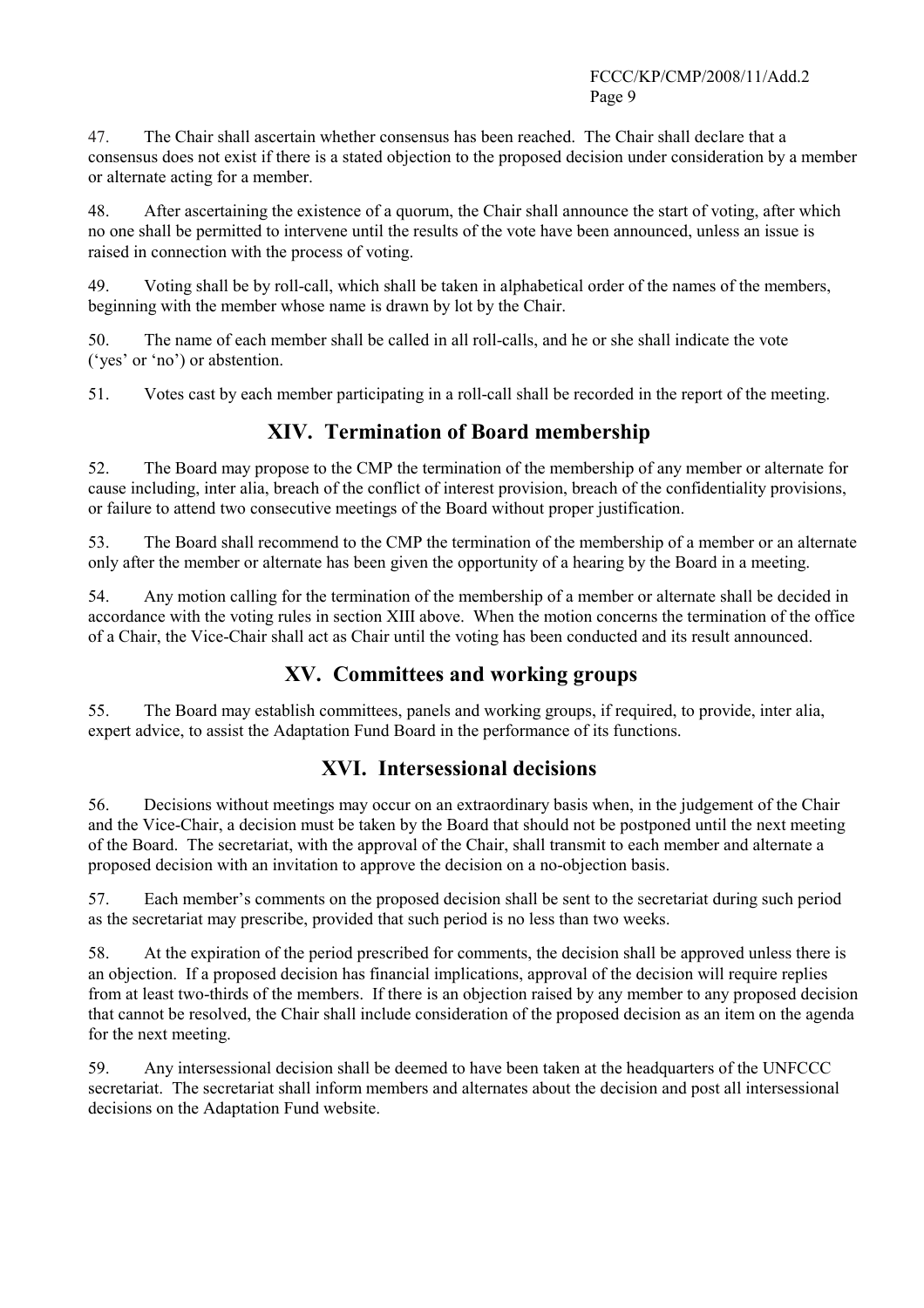## **XVII. Languages**

60. The working language for the Board shall be English. Simultaneous interpretation shall be provided during its meetings in all of the official United Nations languages that correspond to the actual language requirements of the members and alternates present at that meeting.

61. Late meetings, committees and working groups will be held in English when interpretation is not available.

62. Documents for the meetings will be provided in English only.

63. The full text of all reports including decisions taken by the Board shall be made publicly available via the Adaptation Fund website in all six official languages of the United Nations.

## **XVIII. Amendments to rules of procedure**

64. These rules of procedure may be amended according to paragraphs 44–51 above and, to be effective, must be formally approved by the CMP.

# **XIX. Overriding authority of the Kyoto Protocol**

65. In the event of any conflict between any provisions of these rules and any provisions of the Kyoto Protocol, the Kyoto Protocol shall prevail.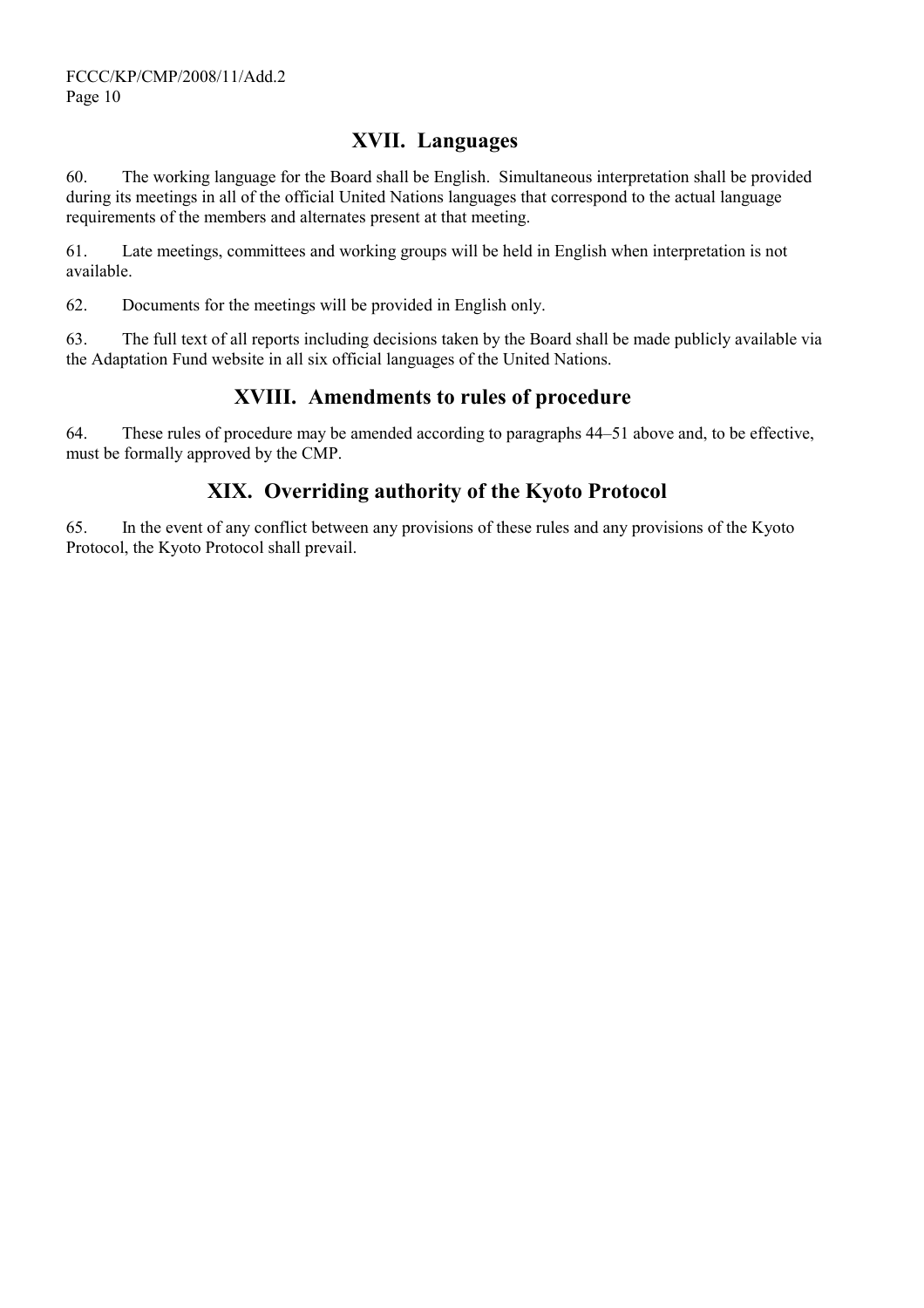#### ANNEX II

# **Legal arrangements for the secretariat of the Adaptation Fund Board Introduction**

1. Article 12 of the Kyoto Protocol to the United Nations Framework Convention on Climate Change, in defining a clean development mechanism, includes a provision to "ensure that a share of the proceeds from certified project activities is used to cover administrative expenses as well as to assist developing country Parties that are particularly vulnerable to the adverse effects of climate change to meet the costs of adaptation.<sup>"</sup> Further, by its decision 10/CP.7, the Conference of the Parties established the Adaptation Fund to "finance" concrete adaptation projects and programmes in developing country Parties that are Parties to the Protocol...".

2. By its decision 1/CMP.3, the Conference of the Parties serving as the meeting of the Parties to the Kyoto Protocol (CMP) established the Adaptation Fund Board as the operating entity of the Adaptation Fund. Decision 1/CMP.3, paragraph 19, "invites the Global Environment Facility [GEF] to provide secretariat services to the Adaptation Fund Board on an interim basis."

3. The text of a draft Memorandum of Understanding (MOU) between the CMP and the Council of the GEF regarding secretariat services to the Adaptation Fund Board is presented in the appendix.

4. The form adopted is that of a MOU. An MOU is a form of arrangement that is often used to denote a firm, but not legally binding, commitment between two or more organizations. It provides that the arrangements described therein will become effective upon approval by the CMP and the Council of the GEF.

5. The MOU will be finalized upon mutual agreement by the CMP and the Council of the GEF.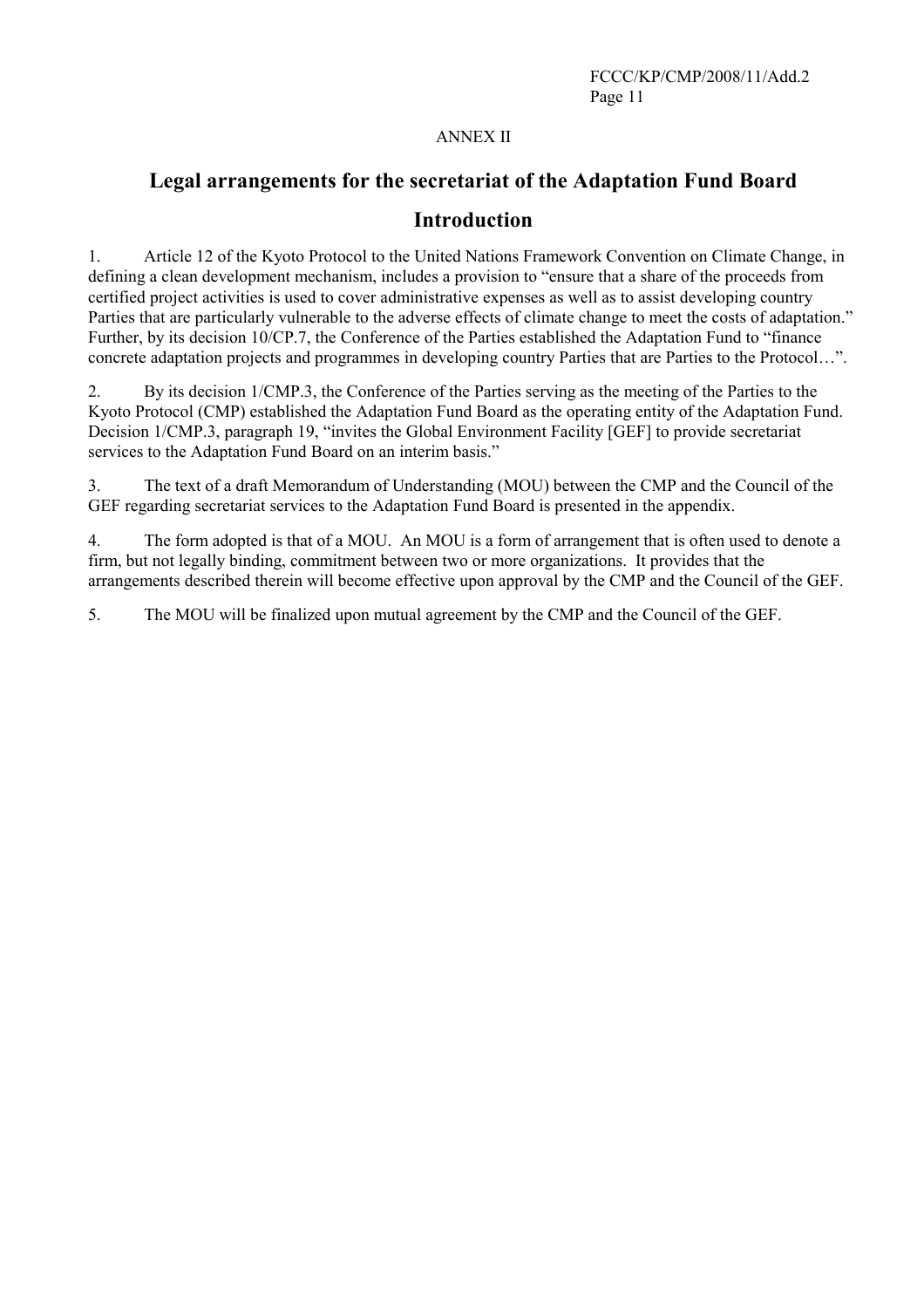#### APPENDIX

# **MEMORANDUM OF UNDERSTANDING BETWEEN THE CONFERENCE OF THE PARTIES SERVING AS THE MEETING OF THE PARTIES TO THE KYOTO PROTOCOL AND THE COUNCIL OF THE GLOBAL ENVIRONMENT FACILITY REGARDING SECRETARIAT SERVICES TO THE ADAPTATION FUND BOARD**

## **I. Preamble**

The Conference of the Parties serving as the meeting of the Parties to the Kyoto Protocol (hereinafter the CMP) having decided (decision 5/CMP.2) to establish the Adaptation Fund of the Kyoto Protocol (hereinafter the Fund) and having further decided (decision 1/CMP.3) that the operating entity of the Fund shall be the Adaptation Fund Board (hereinafter the Board) established to supervise and manage the Fund, and that the Board should develop and approve draft legal and administrative arrangements for secretariat services and the trustee for approval by the CMP (decision 1/CMP.3, paragraph 5 (j)), and having invited the Global Environment Facility (hereinafter the GEF) to provide secretariat services to the Board, on an interim basis,

Recognizing the willingness of the GEF to provide secretariat services to the Board (hereinafter the secretariat) on an interim basis,

Having consulted with each other and taking into account the relevant aspects of their governance structures, as reflected in their constituent instruments,

The CMP and the Council of the GEF (hereinafter the Council) have reached the following understanding in accordance with the recommendation of the Board:

## **II. Purpose**

1. The purpose of the present Memorandum of Understanding (hereinafter the MOU) is to make provisions for the relationship between the CMP and the Council and to fulfil Article 12 of the Kyoto Protocol and decision 1/CMP.3 in connection with the provision of secretariat services as the secretariat.

## **III. Secretariat services**

2. The secretariat shall, under the guidance and instructions of the Board, provide the following services to the Board to support and facilitate the work of the Board:

- (a) As a dedicated team of officials, provide secretariat services to the Board in a functionally independent and effective manner;
- (b) Manage the daily operations of the Fund and report to the Board;
- (c) Assist the Board in developing strategies, policies and guidelines for the Fund;
- (d) Ensure timely implementation of the decisions of the Board;
- (e) With respect to the day to day functioning of the Fund, act as liaison between the Board and Parties and implementing and executing entities;
- (f) Make arrangements for the meetings of the Board, including issuance of invitations and preparation of documents and reports of meetings, and provide a secretary of the Board meeting;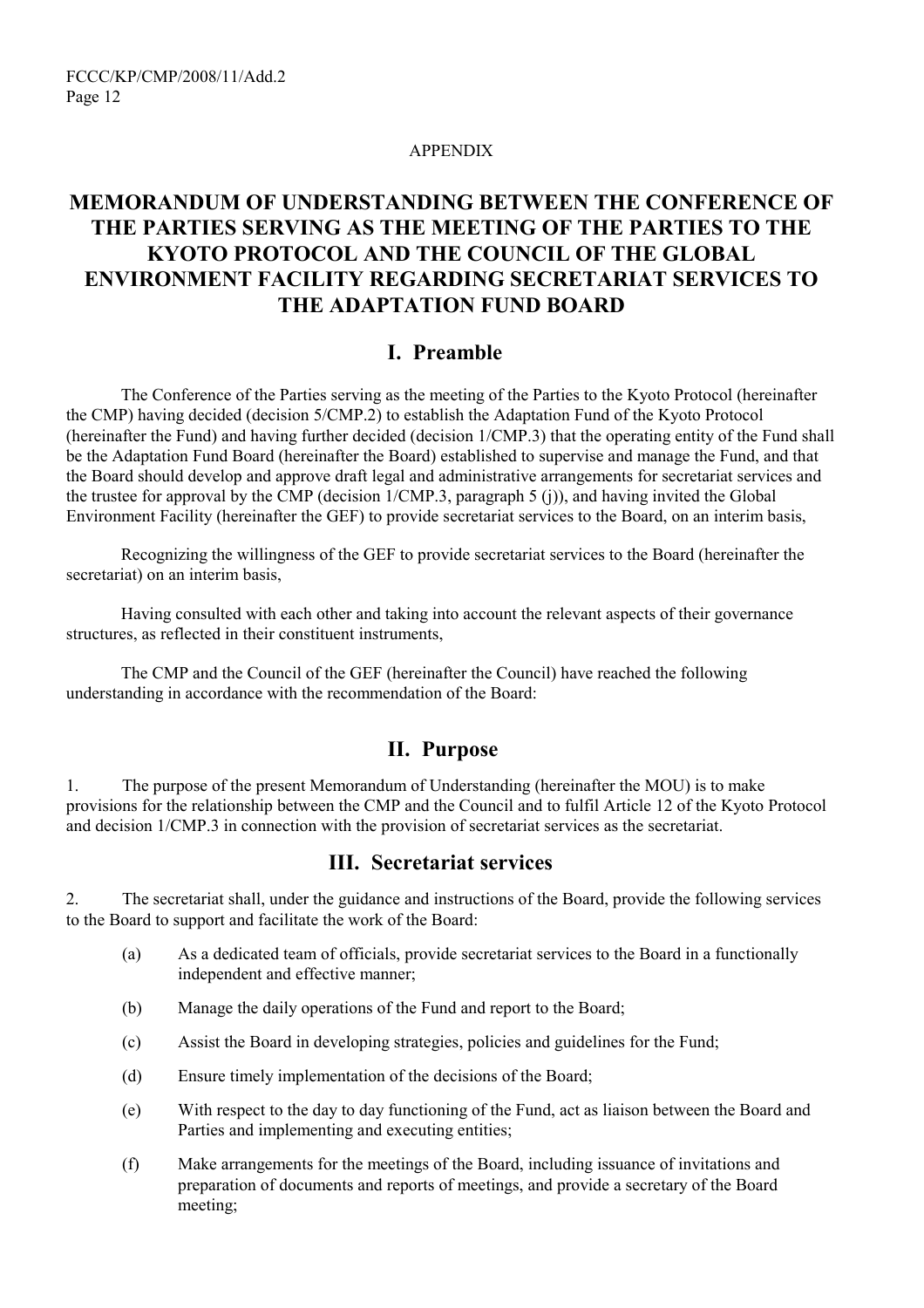- (g) Develop the work programme and annual administrative budget of the Fund and submit them for approval by the Board;
- (h) Ensure the implementation of the operational policies and guidelines of the Fund developed by the Board through, inter alia, the development of a project cycle based on criteria to be adopted by the Board;
- (i) Operationalize the project cycle by:
	- (i) Undertaking initial review and screening of project proposals to assess conformity with guidelines approved by the Board;
	- (ii) Presenting project proposals for Board approval;
	- (iii) Monitoring implementation of progress;
	- (iv) Periodically reporting to the Board on portfolio performance;
- (j) Coordinate the formulation and monitor the implementation of projects, ensuring liaison with other bodies as required;
- (k) Liaise, as appropriate, with the secretariats of other relevant international bodies;
- (l) Provide the trustee with all relevant information to enable it to carry out its responsibilities, consistent with decision 1/CMP.3 and the decisions of the Board;
- (m) Provide services to ensure and facilitate proper communication with Parties;
- (n) Perform any other functions assigned to it by the Board.
- 3. The head of the secretariat responsible for rendering the services shall be accountable to the Board.

## **IV. Amendments**

4. Any amendments to the present MOU will be mutually agreed upon by the CMP and the Council. The Board may recommend to the CMP any amendments to the MOU.

## **V. Interpretation**

5. If differences arise in the interpretation of the present MOU, the Council and the CMP or the Board, as appropriate, will consult each other and reach a mutually agreed solution.

## **VI. Entry into effect**

6. The present MOU will come into effect upon adoption by the CMP and the Council. Either party may withdraw this MOU at any time by notification addressed to the other party. The withdrawal will take effect six months after the notification.

## **VII. Review**

7. Decision 1/CMP.3, paragraph 32, provides for a review of the interim institutional arrangements after three years at the sixth session of the CMP. The present MOU will be reviewed in accordance with that decision. Following that review, this MOU may be modified to reflect any decisions mutually agreed by the CMP and by the Council.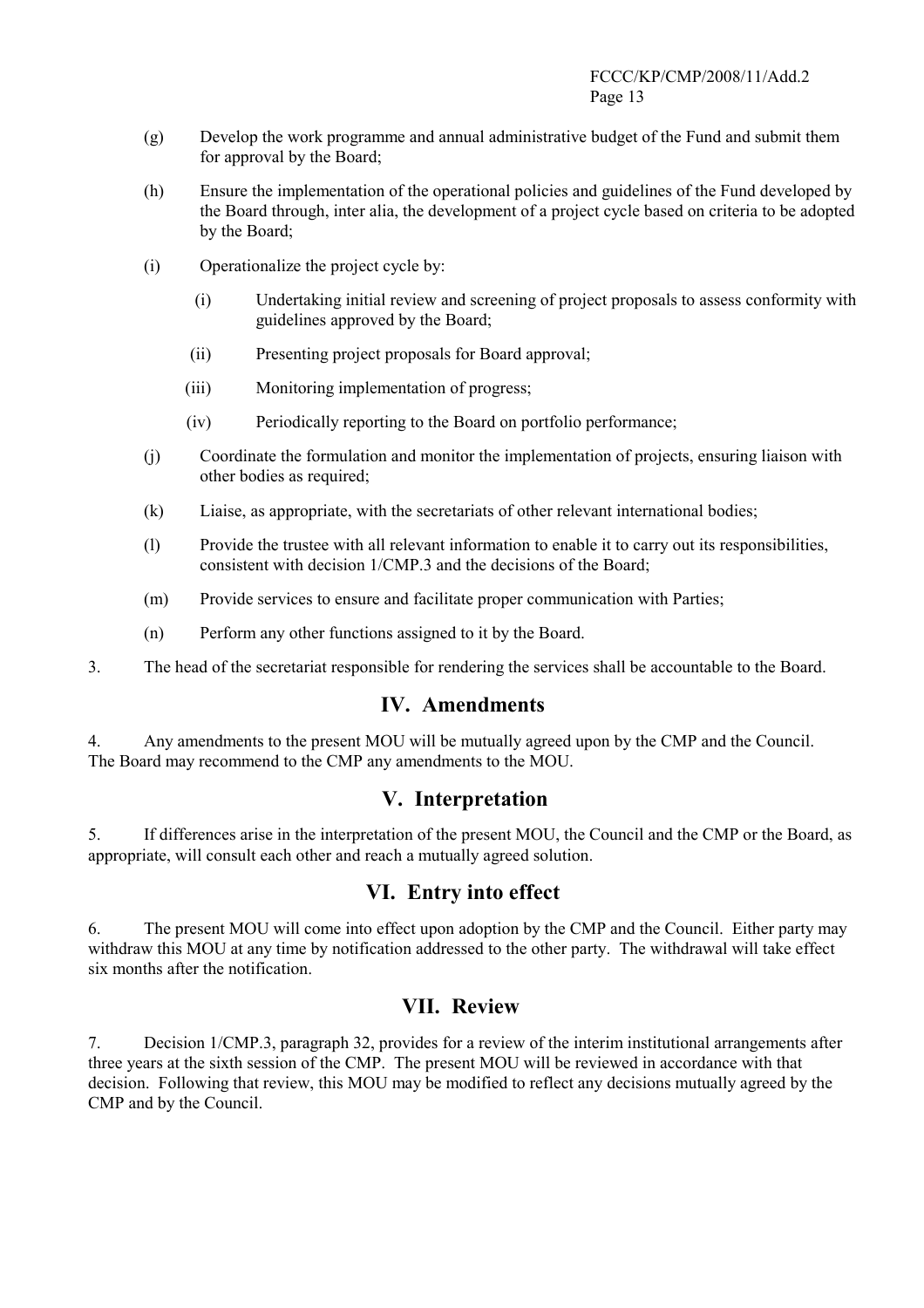#### ANNEX III

# **LEGAL ARRANGEMENTS BETWEEN THE CONFERENCE OF THE PARTIES SERVING AS THE MEETING OF THE PARTIES TO THE KYOTO PROTOCOL AND THE INTERNATIONAL BANK FOR RECONSTRUCTION AND DEVELOPMENT (WORLD BANK) REGARDING THE SERVICES TO BE PROVIDED BY THE TRUSTEE FOR THE ADAPTATION FUND**

1. The Conference of the Parties serving as the meeting of the Parties to the Kyoto Protocol (CMP), by its decision 1/CMP.3, paragraph 31, requested the Adaptation Fund Board to develop the necessary legal arrangements to be concluded between the CMP and the trustee servicing the Adaptation Fund, and present the legal arrangements for adoption by the CMP.

2. In response to the above decision, the draft terms and conditions of services to be provided by the International Bank for Reconstruction and Development (the World Bank) as interim trustee for the Adaptation Fund (the World Bank in such capacity, the Trustee) (the Terms and Conditions), contained in the appendix, have been submitted to the Adaptation Fund Board for its consideration.

3. It is recommended that pursuant to decision 1/CMP.3, paragraph 31, the Adaptation Fund Board: (1) approve the draft Terms and Conditions; (2) recommend to the CMP, at its fourth session, to conclude the legal arrangement between the CMP and the World Bank by way of approving and accepting the terms and conditions, subject to approval and acceptance of the same by the World Bank; and (3) invite the World Bank to take any necessary action to accept the invitation to serve as the trustee, including seeking approval of the terms and conditions by the Board of Directors of the World Bank, following approval and acceptance of the same by the CMP.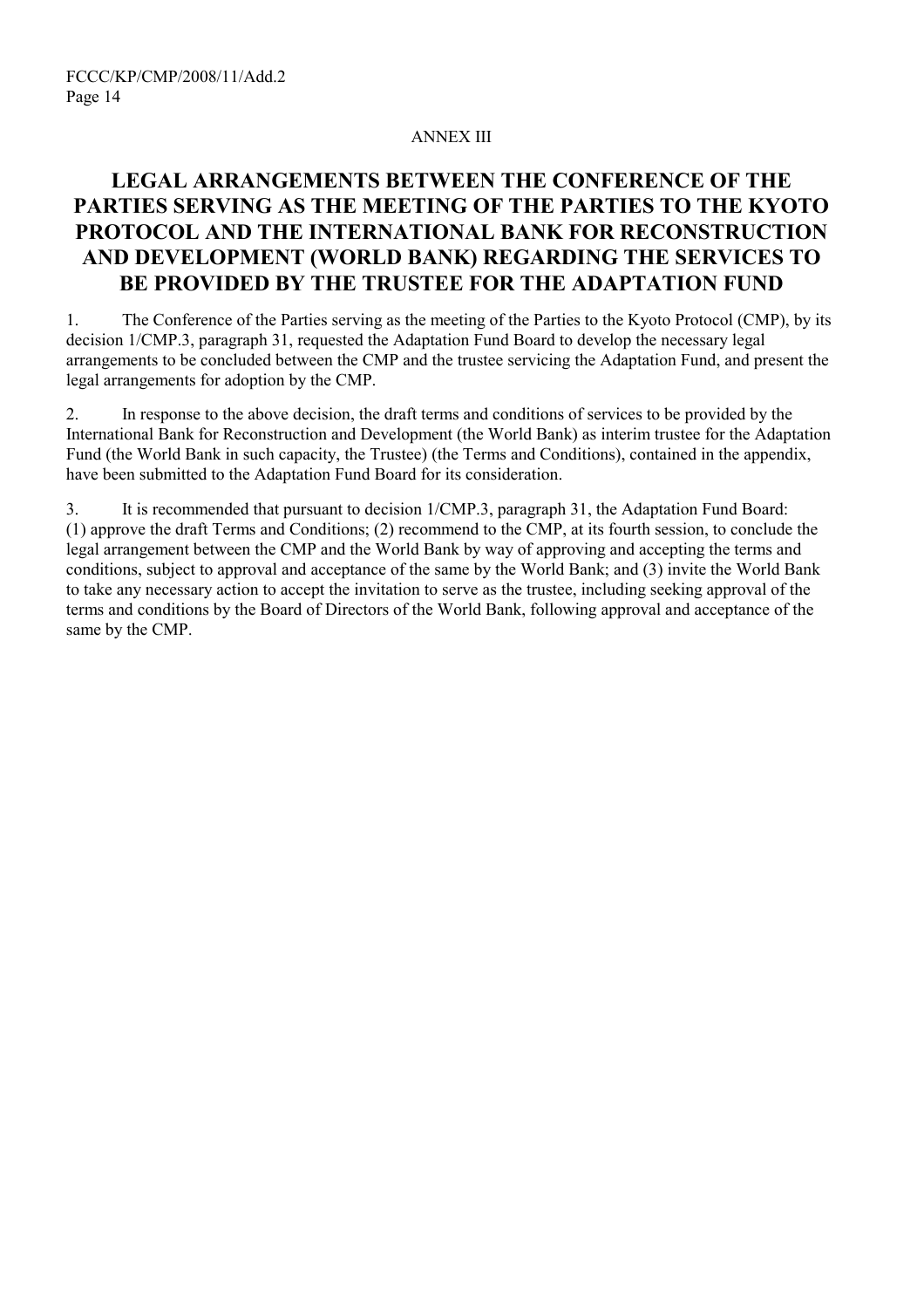#### APPENDIX

# **TERMS AND CONDITIONS OF SERVICES TO BE PROVIDED BY THE INTERNATIONAL BANK FOR RECONSTRUCTION AND DEVELOPMENT AS TRUSTEE FOR THE ADAPTATION FUND**

## **I. Recitals**

(a) A clean development mechanism (CDM) was established under Article 12 of the Kyoto Protocol to the United Nations Framework Convention on Climate Change (the Convention) (the Kyoto Protocol).

(b) The Conference of the Parties decided in its decision 10/CP.7 that an adaptation fund (the Adaptation Fund) shall be established to finance concrete adaptation projects and programmes in developing country Parties that are Parties to the Kyoto Protocol, as well as activities identified in decision 5/CP.7, paragraph 8.

(c) The decision was further endorsed by the Conference of the Parties serving as the meeting of the Parties to the Kyoto Protocol (CMP) through its decision 28/CMP.1.

(d) In decision 1/CMP.3, the CMP decided that the Adaptation Fund shall finance concrete adaptation projects and programmes that are country driven and are based on the needs, views and priorities of eligible Parties, and that the Adaptation Fund Board shall be established as the operating entity of the Adaptation Fund.

(e) The CMP, in its decision 1/CMP.3, invited the International Bank for Reconstruction and Development (the World Bank) to serve as the trustee for the Adaptation Fund (the World Bank in such capacity, the Trustee) on an interim basis, and requested the Adaptation Fund Board to present the necessary legal arrangements to be concluded between the CMP and the trustee, for adoption by the CMP at its fourth session.

(f) The CMP and the World Bank wish to conclude the legal arrangements necessary for the World Bank to serve as Trustee on an interim basis by way of adopting and accepting the terms and conditions of services to be provided by the Trustee on an interim basis (the Terms and Conditions) in the manner set forth below.

## **II. Terms and conditions**

#### **A. Role and responsibilities of the Trustee**

1. The World Bank shall act as the Trustee on an interim basis in accordance with the Terms and Conditions set forth herein.

2. The Trustee shall comply with the principles and modalities for operations stipulated in the relevant decisions of the CMP and decisions of the Adaptation Fund Board. The Trustee shall be closely consulted in the development of decisions, taken by the CMP or the Adaptation Fund Board after the effective date of the Terms and Conditions, which relate in any way to the functions of the Trustee performed or to be performed, and the Terms and Conditions stipulated below shall be applicable. The Trustee shall perform its functions under the Terms and Conditions in accordance with the applicable provisions of the World Bank's Articles of Agreement, by-laws, policies and procedures.

3. The CMP hereby: (1) confirms its designation, under its decision 1/CMP.3, of the Adaptation Fund Board as its designee and delegatee in respect of the Adaptation Fund, acting under the authority and guidance of the CMP, and (2) imbues the Adaptation Fund Board with the capacity, power and authority to render decisions and provide instructions, directions and guidance to the Trustee hereunder and to cause to be effectuated the sale of certified emission reductions (CERs) collected as the share of proceeds for the Adaptation Fund pursuant to paragraphs 24, 25, 26, 27 and 28 below.

4. The Trustee, in the performance of its functions under the Terms and Conditions, shall be accountable to the Adaptation Fund Board.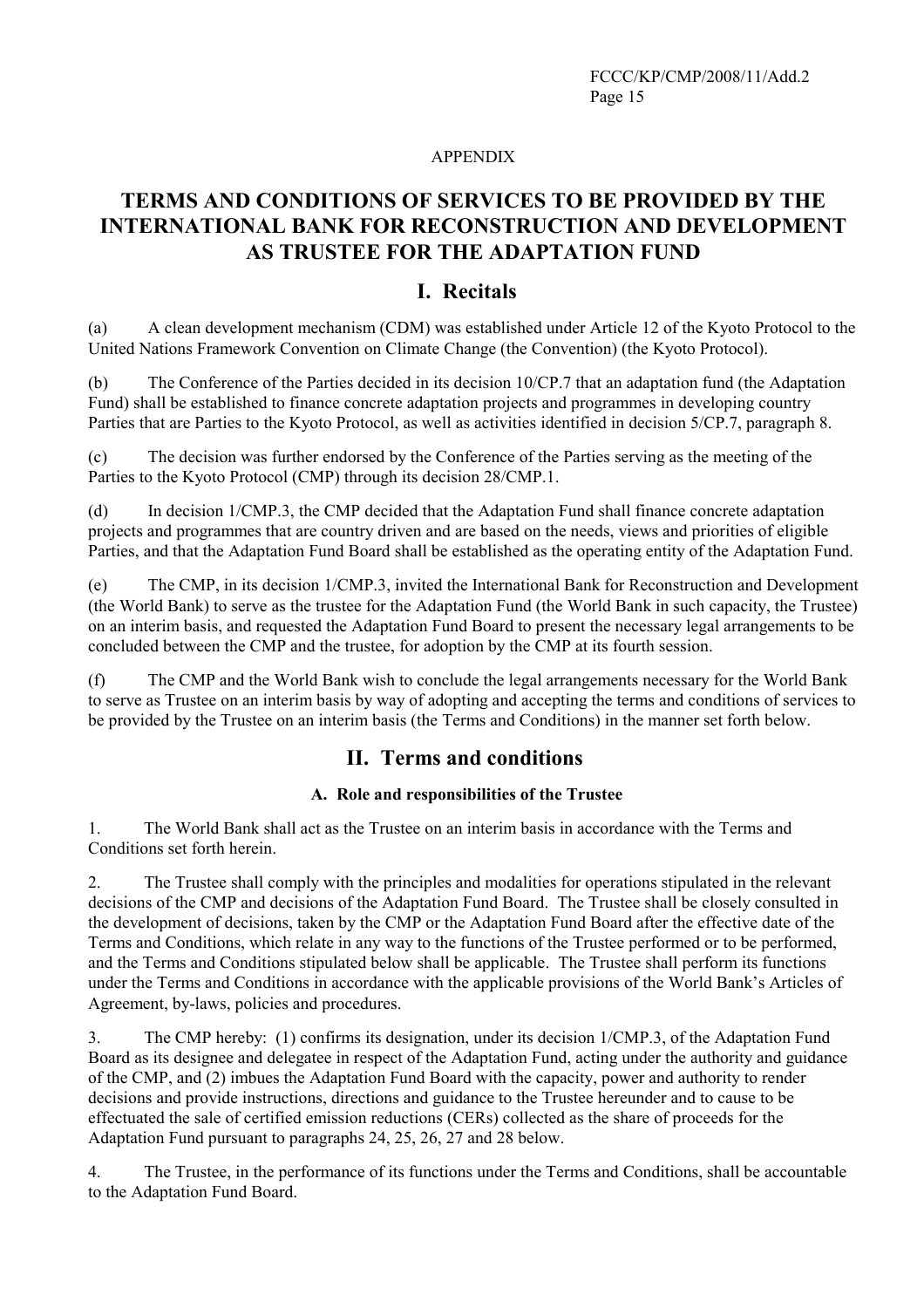5. Without prejudice to any other provisions of the Terms and Conditions, the Trustee shall, in performing its functions under the Terms and Conditions, act upon decisions, instructions, directions or guidance of the CMP or the Adaptation Fund Board (or such other person designated in writing by the Adaptation Fund Board for that purpose (Authorized Designee)), only if such decisions, instructions, directions or guidance are provided to the Trustee in writing. The Trustee shall not be responsible for inquiring or investigating if any decisions, instructions, directions or guidance of the Adaptation Fund Board or, as the case may be, any Authorized Designees, do not contravene an existing decision or act of the CMP, and shall have no liability for relying in good faith on any written decision, instruction, direction or guidance of the CMP, Adaptation Fund Board or any Authorized Designees, without further inquiry or investigation on its part or otherwise for any actions taken, or omitted to be taken, in good faith.

6. The CMP acknowledges that the Trustee may disclose information obtained by it in connection with its functions under the Terms and Conditions, if such disclosure is required or otherwise necessary in carrying out the services and activities set out herein, in accordance with the World Bank's policies and procedures.

7. The Trustee shall establish a trust fund for the Adaptation Fund (the Trust Fund), and shall hold in trust, as a legal owner, and administer the funds, assets and receipts, which constitute the Trust Fund, on behalf of the Adaptation Fund supervised and managed by the Adaptation Fund Board.

8. For the purpose of the monetization of CERs for the Adaptation Fund, the Trustee, in its capacity as agent of the CMP, is hereby authorized by the CMP to administer sales of CERs under the instructions, direction and guidance of the Adaptation Fund Board consistent with its responsibility for the monetization of CERs, pursuant to paragraphs 24, 25, 26, 27 and 28 below.

9. The Trustee shall be responsible only for performing those duties and responsibilities specifically and expressly set forth in the Terms and Conditions and shall not be subject to any other duties or responsibilities (express or implied), including, without limitation, any duties or obligations that might otherwise apply to a fiduciary or trustee under general principles of equity, trust or fiduciary obligations and/or any other legal or equitable principles. To the extent that sales of CERs are conducted by the Trustee pursuant to paragraphs 24, 25, 26, 27 and 28 below, the Trustee shall not be responsible for the legality, validity or enforceability of any such sales of CERs, the value obtained from such sales of CERs (including any reduction in the value of the CERs from the time they are credited to the CDM Account (as defined in paragraph 24 below) to the time such sales are consummated) or any expenses or liabilities incurred in connection with such sales.

10. The Trustee shall not be liable for any failure to carry out its obligations under the Terms and Conditions where such failure is a result of a Force Majeure Event and, for so long as such circumstances continue, shall be relieved of its obligations under the Terms and Conditions which it has been prevented from fulfilling as a result of that Force Majeure Event without liability; provided that the Trustee shall, notwithstanding that it is relieved from its obligations hereunder, take all reasonable and practical steps to minimize any loss and/or disruption resulting from any such Force Majeure Event. For the purpose of this paragraph, "Force Majeure Event" means any event beyond the reasonable control of the person affected including, without limitation, labour dispute, act of God, war, act or circumstance of terrorism, riot, civil commotion, malicious damage, accident, breakdown of essential computer software, hardware or system failure, fire, flood and/or storm and other unforeseen circumstances materially and adversely effecting the performance of the functions of the Trustee under the Terms and Conditions.

11. The CMP acknowledges that the World Bank shall have the right to engage in any of the types of activities described in the Terms and Conditions for its own account or for the account of clients other than the Adaptation Fund whether acting as trustee, adviser or in any other capacity vis-à-vis such clients. The CMP agrees that the World Bank, in carrying out such activities for its own account or for the account of others, may decide to adopt approaches and courses of actions which differ from the approaches and courses of action that the Trustee decides to take in performing the services for the Adaptation Fund described in the Terms and Conditions. In engaging in such activities for its own account or for the account of others, the World Bank will put in place measures designed to avoid or mitigate conflicts of interest arising from its functions under the Terms and Conditions relating to the sale of CERs for the Adaptation Fund.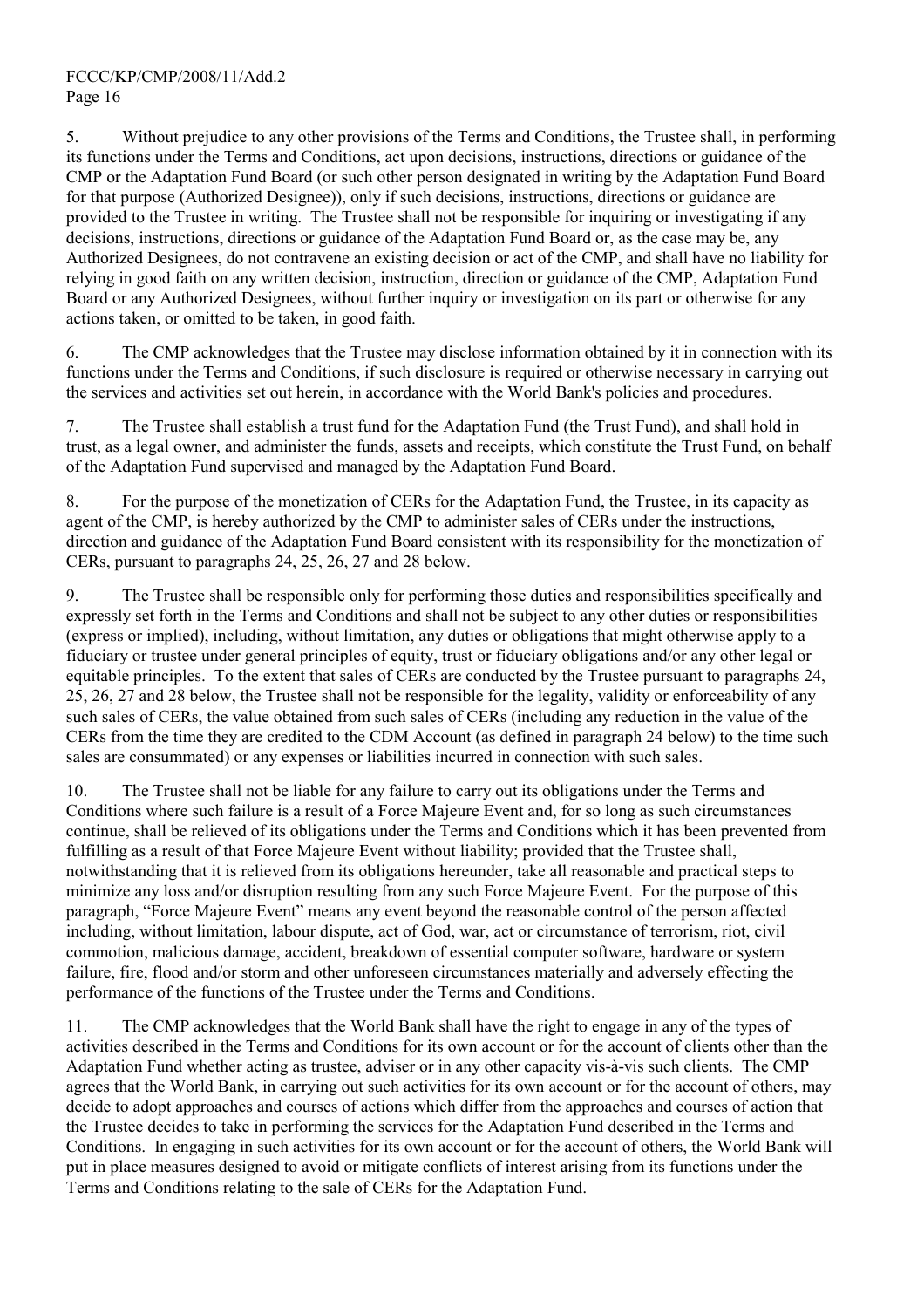12. If a decision by the CMP or the Adaptation Fund Board after the effective date of the Terms and Conditions relates to the functions of the Trustee performed or to be performed under the Terms and Conditions, such decision shall be developed in close consultation with the Trustee. In the absence of such consultation with and the agreement of the Trustee, the Trustee shall not be bound by any decision of the CMP or the Adaptation Fund Board, to the extent that such a decision relates to the functions of the Trustee performed or to be performed under the Terms and Conditions.

13. The CMP agrees that the Trustee shall be fully indemnified, out of the assets held for the Adaptation Fund, including the Trust Fund resources, for any liabilities, claims, losses, costs and expenses, including attorneysí fees and expenses, incurred by the Trustee in connection with or in any way arising out of its activities as Trustee, including but not limited to any activities of the Trustee in connection with the sale or the facilitation of the sale of the CERs. Such indemnity shall not include any liabilities, claims, losses, costs or expenses incurred by the Trustee as a direct result of its own gross negligence or wilful misconduct.

14. The privileges and immunities accorded to the World Bank shall apply to the property, assets, archives, operations and transactions of the Trust Fund. Nothing in the Terms and Conditions shall be considered a waiver of any privileges or immunities of the World Bank under its Articles of Agreement or any applicable law, all of which are expressly reserved.

15. The CMP agrees that the Trustee shall be reimbursed annually from the assets held for the Adaptation Fund, including the Trust Fund resources, for the fees, costs and expenses incurred by it in connection with performing its functions under the Terms and Conditions, including, without limitation, the costs and expenses incurred in connection with the establishment and administration of the Trust Fund, the sale of CERs, and any and all services provided hereunder, including attorneys' fees and expenses, external auditors' costs, costs of insurance policies and relevant service providers' fees. For this purpose, the Trustee shall submit to the Adaptation Fund Board a proposal for mutual agreement for the services and activities to be provided by the Trustee and estimated fees, costs and expenses to carry out such services and activities for the initial and/or upcoming fiscal year, as applicable*.* Upon approval by the Adaptation Fund Board of such a proposal, the Trustee shall deduct and transfer the amount of the estimated fees, costs and expenses to its own account from the Trust Fund resources or such other assets held for the Adaptation Fund; provided that the amount of the fees, costs and expenses transferred shall be subject to an end of year adjustment based on actual costs and expenses incurred.

16. In order to enable the Trustee to carry out its functions enumerated in the Terms and Conditions, the Trustee shall be entitled to attend any meetings of the Adaptation Fund Board and, as an observer, any meetings of the CMP which may concern the operations and activities of the Adaptation Fund. Further, the CMP hereby requests the secretariat servicing the Adaptation Fund Board in accordance with decision 1/CMP.3, and the secretariat of the Convention (the UNFCCC secretariat), to cooperate fully with the Trustee.

#### **B. Administration of the Trust Fund**

17. The Trustee shall receive and hold in the Trust Fund any proceeds from the sale of CERs conducted pursuant to paragraphs 24, 25, 26, 27 and 28 below. If requested by the Adaptation Fund Board, the Trustee may accept, on terms mutually agreed between the Trustee and the Adaptation Fund Board, contributions from donors to support the operations of the Adaptation Fund. For the avoidance of doubt, no CERs shall be held in the Trust Fund.

18. Subject to paragraphs 2 and 12 above, the Trustee shall administer the funds, assets and receipts of the Trust Fund only for the purpose of, and in accordance with, the Terms and Conditions and the relevant decisions of the CMP and the Adaptation Fund Board.

19. In accordance with decision 1/CMP.3, paragraph 21, and in conformity with the administrative and investment arrangements of the Trustee, the Trustee shall hold the funds, assets and receipts that constitute the Trust Fund separate and apart from the funds of the World Bank. The Trustee shall establish and maintain separate records and accounts to identify the resources of the Trust Fund, the commitments financed out of the Trust Fund, and the receipts and transfers of funds in the Trust Fund.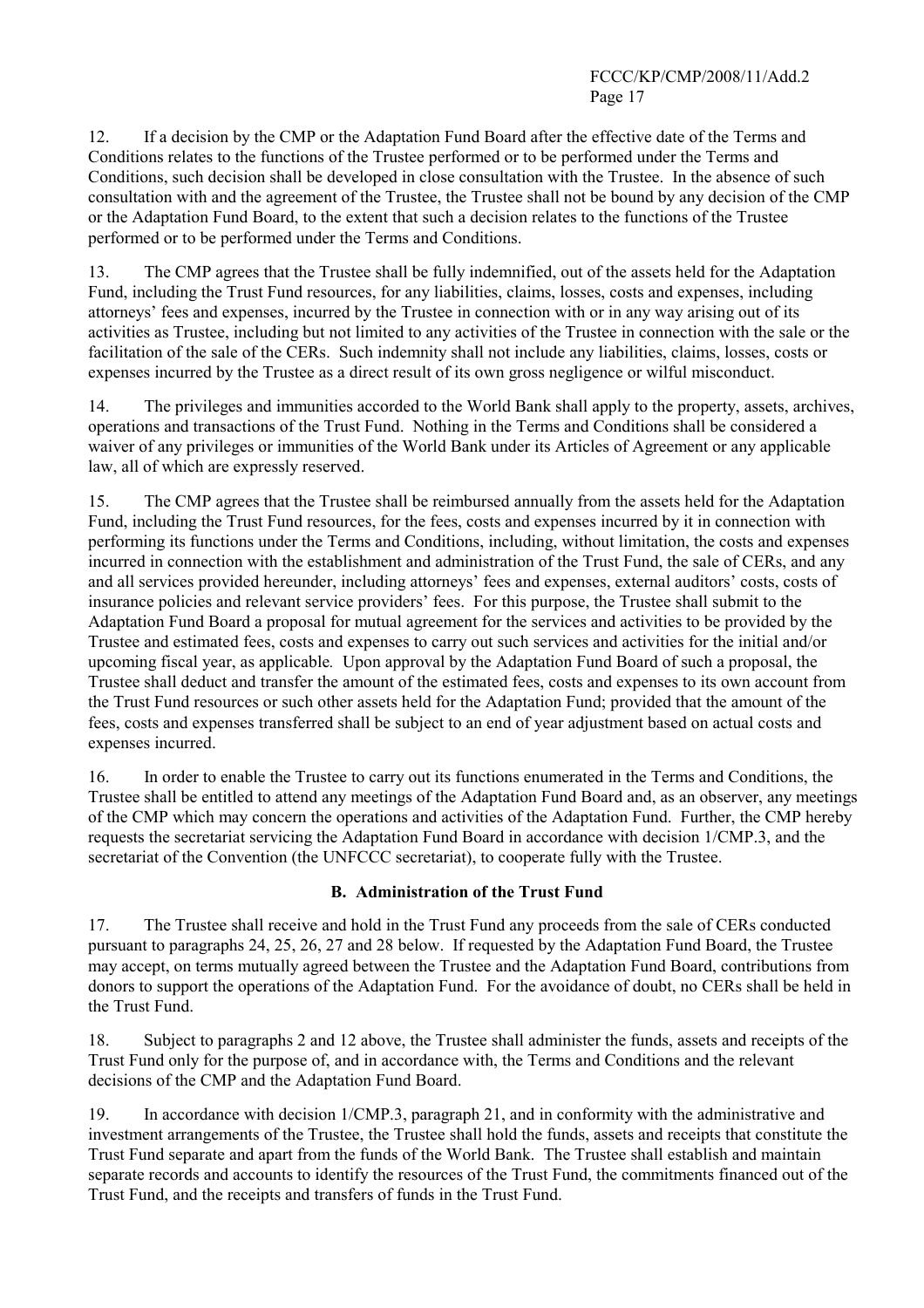20. The Trustee shall invest the funds held in the Trust Fund, pending their transfer under paragraphs 15 and 22, in accordance with the Trustee's policies and procedures for the investment of trust funds administered by the World Bank, including commingling of the resources of the Trust Fund for administrative and investment purposes with other trust fund assets maintained by the World Bank. The commingling of Trust Fund resources for administrative and investment purposes should not affect the amount of resources from proceeds of CER monetization available in the Trust Fund for transfer of funds for Adaptation Fund operations, activities, projects and programmes. The Trustee shall credit all income from such investment to the Trust Fund to be used for the same purposes as other funds held in the Trust Fund. The CMP acknowledges that no warranty is given by the Trustee as to the performance or profitability of the investment of the funds held in the Trust Fund.

21. The funds held in the Trust Fund may be freely exchanged by the Trustee into other currencies as may facilitate their administration and transfer.

22. The Trustee shall, subject to the availability of resources held in the Trust Fund, record commitments and make transfers of funds from the Trust Fund in the manner agreed between the Trustee and the Adaptation Fund Board, only at, and in accordance with, the written direction provided to the Trustee by the Adaptation Fund Board or any Authorized Designee. Upon the transfer of funds, the Trustee shall not have any responsibility for the use of the Trust Fund funds transferred and activities carried out therewith, including but not limited to any responsibility with respect to supervising, monitoring, reporting on or verifying activities carried out with the Trust Fund funds transferred by the Trustee herein.

23. The Trustee shall prepare and furnish the Adaptation Fund Board with financial reports of the Trust Fund annually (or at any other such frequency agreed between the Trustee and the Adaptation Fund Board), and provide records and accounts of the Trust Fund for audit by its external auditors annually (or at any other such frequency agreed between the Trustee and the Adaptation Fund Board), in accordance with the policies and procedures of the Trustee. Furthermore, the Trustee shall prepare and furnish the Adaptation Fund Board with reports on the sale of the CERs for the Adaptation Fund and on the status of commitments and transfers of Trust Fund funds annually (or at any other such frequency agreed between the Trustee and the Adaptation Fund Board).

#### **C. Sales of certified emission reductions**

24. The CMP hereby authorizes the sale of CERs from the account established and maintained at the CDM registry for the Adaptation Fund to hold and transfer CERs collected as the share of proceeds to assist in meeting the costs of adaptation in accordance with Article 12, paragraph 8, of the Kyoto Protocol (the CDM Account) in the manner set forth hereunder.

25. The sale of CERs from the CDM Account shall be administered under the instructions, direction and guidance of the Adaptation Fund Board consistent with its responsibility to supervise and manage the Adaptation Fund and for the monetization of the CERs.

26. Pursuant to the authority provided under paragraph 3 above, the Adaptation Fund Board may cause to be entered into any and all contracts necessary for the sale of CERs from the CDM Account by granting to the Trustee any necessary power of attorney on behalf of the CMP, so that the Trustee may execute contracts of sale with the relevant third party CER purchasers and such other contracts necessary in connection with the sale or the facilitation of the sale of CERs, at the direction of the Adaptation Fund Board pursuant to paragraph 28 below.

27. Pursuant to the authority provided under paragraph 8 above, and in furtherance of paragraphs 24, 25 and 26 above, the Trustee may, at the direction of the Adaptation Fund Board pursuant to paragraph 28 below: (1) cause the transfer of the title to the CERs to the relevant third party purchasers upon receipt of payment in respect of the transfer; (2) enter into arrangements with the CDM Registry Administrator to effectuate such transfers of CERs; (3) engage with relevant service providers for the purposes of execution, clearance, settlement and other logistic matters in connection with the sale or the facilitation of the sale of CERs; and (4) take other such actions as necessary to effectuate the sale of CERs for the benefit of the Adaptation Fund.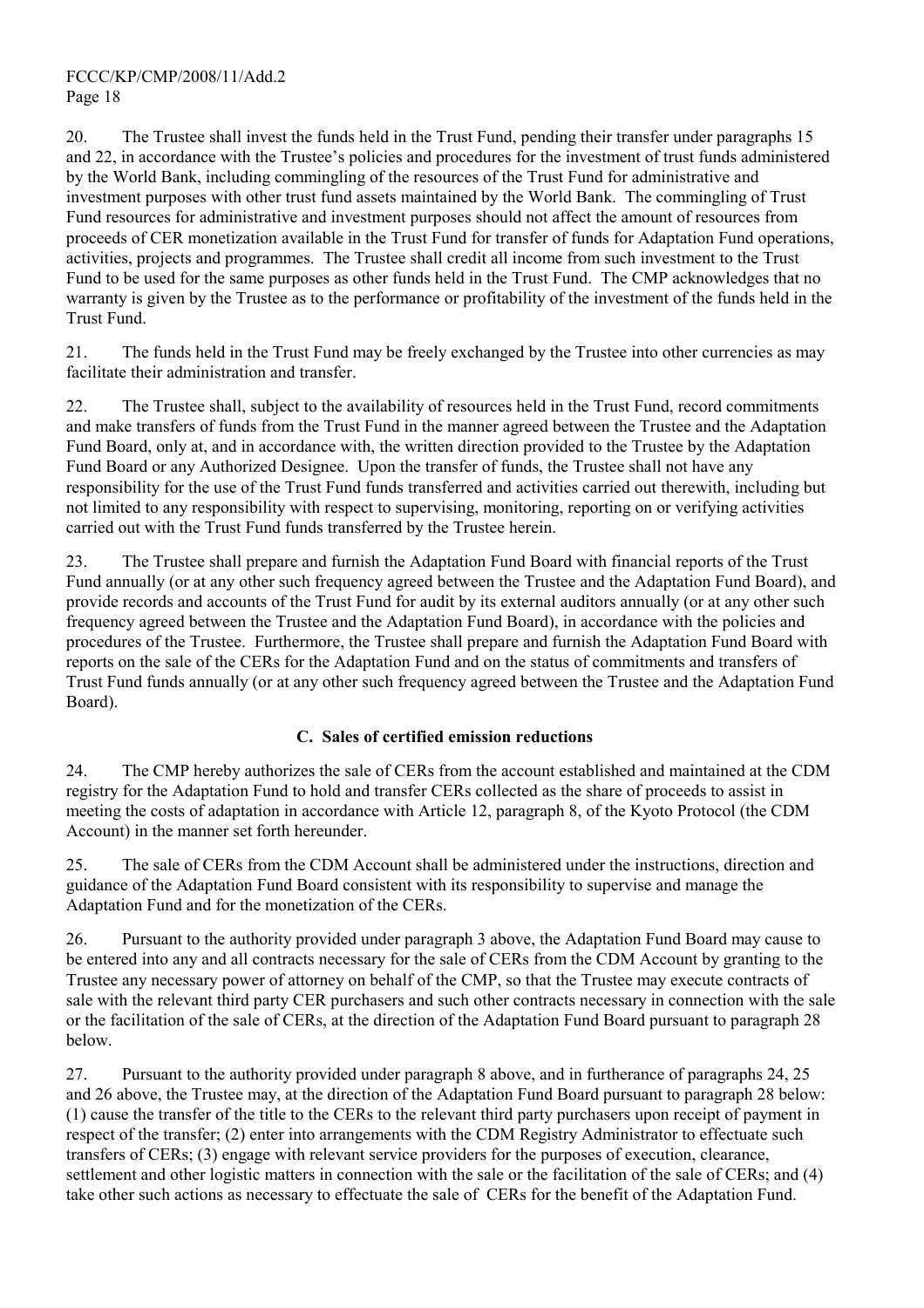28. Sale of CERs and transfers of title in respect of such sales pursuant to paragraphs 24, 25, 26 and 27 above shall be effected by the Trustee only in accordance with the guidelines agreed in writing between the Trustee and the Adaptation Fund Board.

#### **D. Dispute Resolution: Notices**

29. The CMP and the Trustee shall, to the extent possible, strive to resolve promptly and amicably questions of interpretation and application of the Terms and Conditions and settle any disputes, controversy, or claim arising out of or relating to the Terms and Conditions.

30. Any dispute, controversy or claim arising out of or relating to the Terms and Conditions, which has not been settled by agreement between the CMP and the Trustee, shall be submitted to arbitration in accordance with the Arbitration Rules of the United Nations Commission on International Trade Law (UNCITRAL) in force on the effective date of the Terms and Conditions, and the following provisions: (1) the appointing authority shall be the Secretary-General of the Permanent Court of Arbitration; and (2) the language of the arbitral proceedings shall be English.

31. Any arbitral award under paragraph 30 above shall be final and binding upon the CMP and the Trustee. The provisions set forth in paragraphs 29 and 30 above shall be in lieu of any other procedure for the settlement of disputes between the CMP and the Trustee.

32. Any notice or request required or permitted to be given or made under the Terms and Conditions and any other agreement between any of the parties contemplated by the Terms and Conditions shall be in writing. Any such notice or request shall be deemed to have been duly given or made once it has been delivered by hand, mail, facsimile or, if so designated by the Parties, by other electronic means, to the World Bank or the UNFCCC secretariat, in case of the CMP, to which it is required or permitted to be given or made at such party's address designated by notice to the World Bank or the UNFCCC Secretariat, in case of the CMP, giving such notice or making such request. Deliveries made by facsimile or other electronic means shall also be confirmed by mail.

#### **E. Amendment and termination**

33. Any amendment to the Terms and Conditions shall become effective only upon approval and acceptance by the CMP and the World Bank.

34. The Trusteeís role as trustee servicing the Adaptation Fund under the Terms and Conditions shall be automatically terminated three months after the sixth session of the CMP, unless the CMP and the Trustee affirmatively agree in writing to extend beyond this date the term of the Trustee's services under the Terms and Conditions.

35. Notwithstanding paragraph 34 above, the CMP may at any time terminate the appointment of the Trustee as trustee servicing the Adaptation Fund under the Terms and Conditions. The Trustee's role as trustee servicing the Adaptation Fund shall be terminated three months after receipt by the Trustee of notice in writing of the termination of the appointment.

36. Notwithstanding paragraph 34 above, the Trustee may at any time terminate its role as trustee servicing the Adaptation Fund by giving the CMP notice in writing no less than three months prior to any session of the CMP. The Trustee's role as trustee servicing the Adaptation Fund shall be terminated immediately after the session of the CMP which immediately follows the notice by the Trustee. In the event that no session of the CMP is held within 12 months of the Trustee giving notice, however, the Trustee's role shall be terminated 12 months after the Trustee has given notice.

37. Following termination of the Trustee's role as trustee servicing the Adaptation Fund pursuant to paragraphs 34, 35 or 36 above, the Trustee shall carry on no business for the Adaptation Fund except for the purpose of winding up its affairs. The Trustee shall take all necessary action for winding up its affairs in an expeditious manner, and for meeting the commitments already made by the Trustee and the transfer of any remaining funds, assets and receipts in the Trust Fund, as directed by the Adaptation Fund Board. The CMP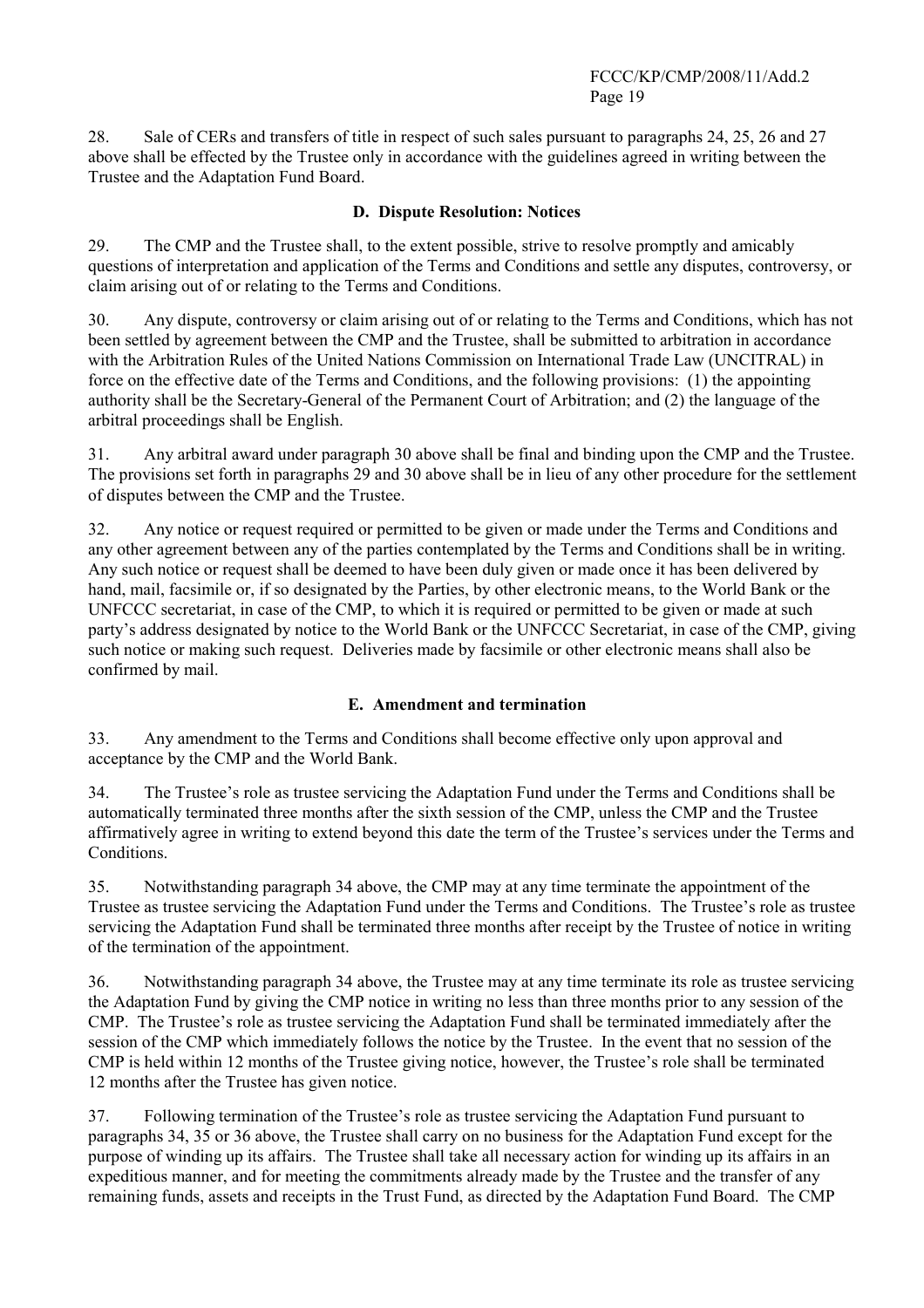FCCC/KP/CMP/2008/11/Add.2 Page 20

hereby mandates that in such circumstances the Adaptation Fund Board shall provide such direction to the Trustee without undue delay. All of the powers and rights of the Trustee under the Terms and Conditions, including the right to be reimbursed for the fees, costs and expenses incurred under paragraph 15 above, shall continue until the affairs of the Trustee have been wound up.

#### **F. Effectiveness**

38. The Terms and Conditions shall become effective and constitute agreement between the CMP and the World Bank upon decisions by the CMP and the World Bank to adopt and accept the Terms and Conditions.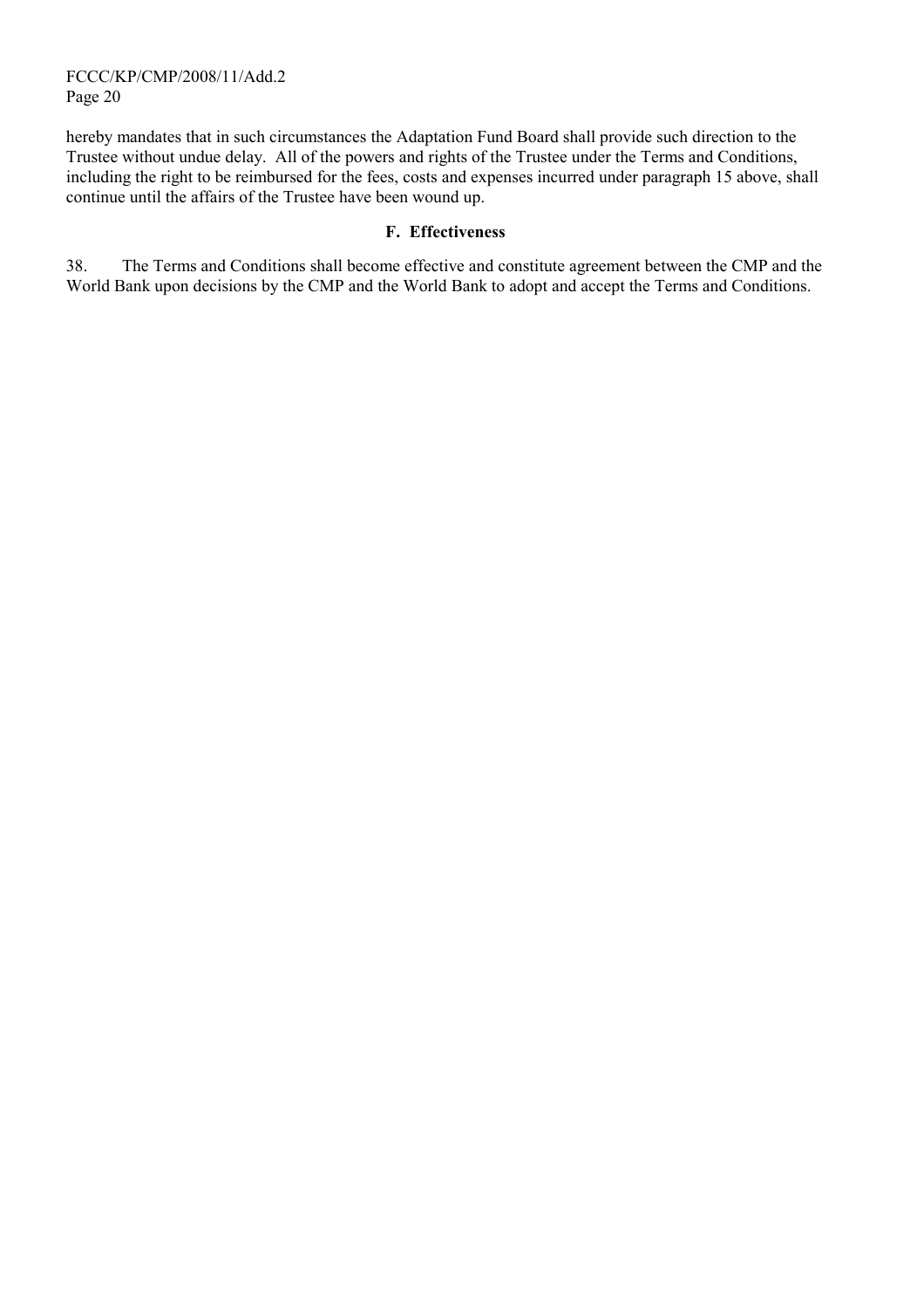#### ANNEX IV

## **Strategic Priorities, Policies and Guidelines of the Adaptation Fund**

## **I. Background**

1. The Conference of the Parties decided by its decision 10/CP.7 to establish an adaptation fund (the Adaptation Fund) to finance concrete adaptation projects and programmes in developing country Parties that are Parties to the Kyoto Protocol, as well as activities identified in decision 5/CP.7, paragraph 8. The decision was further endorsed by the Conference of the Parties serving as the meeting of the Parties to the Kyoto Protocol (CMP) through its decision 28/CMP.1.

2. In decision 5/CMP.2, Parties agreed on guiding principles and modalities. Parties further agreed in decision 1/CMP.3 that the Adaptation Fund Board shall be established as the operating entity of the Adaptation Fund.

3. This document sets out the strategic priorities, policies and guidelines for the Adaptation Fund, developed by the Adaptation Fund Board as requested by Parties in decision 1/CMP.3, paragraph 5 (a).

4. The strategic priorities, policies and guidelines set out in this document form the basis upon which the operational policies and guidelines shall be developed to enable eligible Parties to access resources from the Adaptation Fund.

## **II. Strategic priorities**

- 5. In accordance with decision 1/CMP.3, paragraphs 1 and 2, the Adaptation Fund shall:
	- (a) Assist developing country Parties to the Kyoto Protocol that are particularly vulnerable to the adverse effects of climate change in meeting the costs of adaptation;
	- (b) Finance concrete adaptation projects and programmes that are country driven and are based on the needs, views and priorities of eligible Parties.

6. In accordance with decision 5/CMP.2, paragraph 2 (c), projects and programmes funded under the Adaptation Fund should also take into account, inter alia, national sustainable development strategies, poverty reduction strategies, national communications and national adaptation programmes of action and other relevant instruments, where they exist.

7. In developing projects and programmes to be funded under the Adaptation Fund, eligible Parties should consider the guidance provided in decision 5/CP.7, paragraph 8, and, where necessary, further information included in reports from the Intergovernmental Panel on Climate Change and information generated under the Nairobi work programme on impacts, vulnerability and adaptation to climate change.

8. In developing projects and programmes, special attention shall be given by eligible Parties to the particular needs of the most vulnerable communities.

# **III. Strategic policies and guidelines**

9. The operational principles and modalities that shall guide the provision of assistance by the Adaptation Fund to eligible Parties shall be consistent with decision 5/CMP.2, paragraphs 1 and 2.

10. Eligible Parties to receive funding from the Adaptation Fund are understood as developing country Parties to the Kyoto Protocol that are particularly vulnerable to the adverse effects of climate change including low-lying and other small island countries, countries with low-lying coastal, arid and semi-arid areas or areas liable to floods, drought and desertification, and developing countries with fragile mountainous ecosystems.